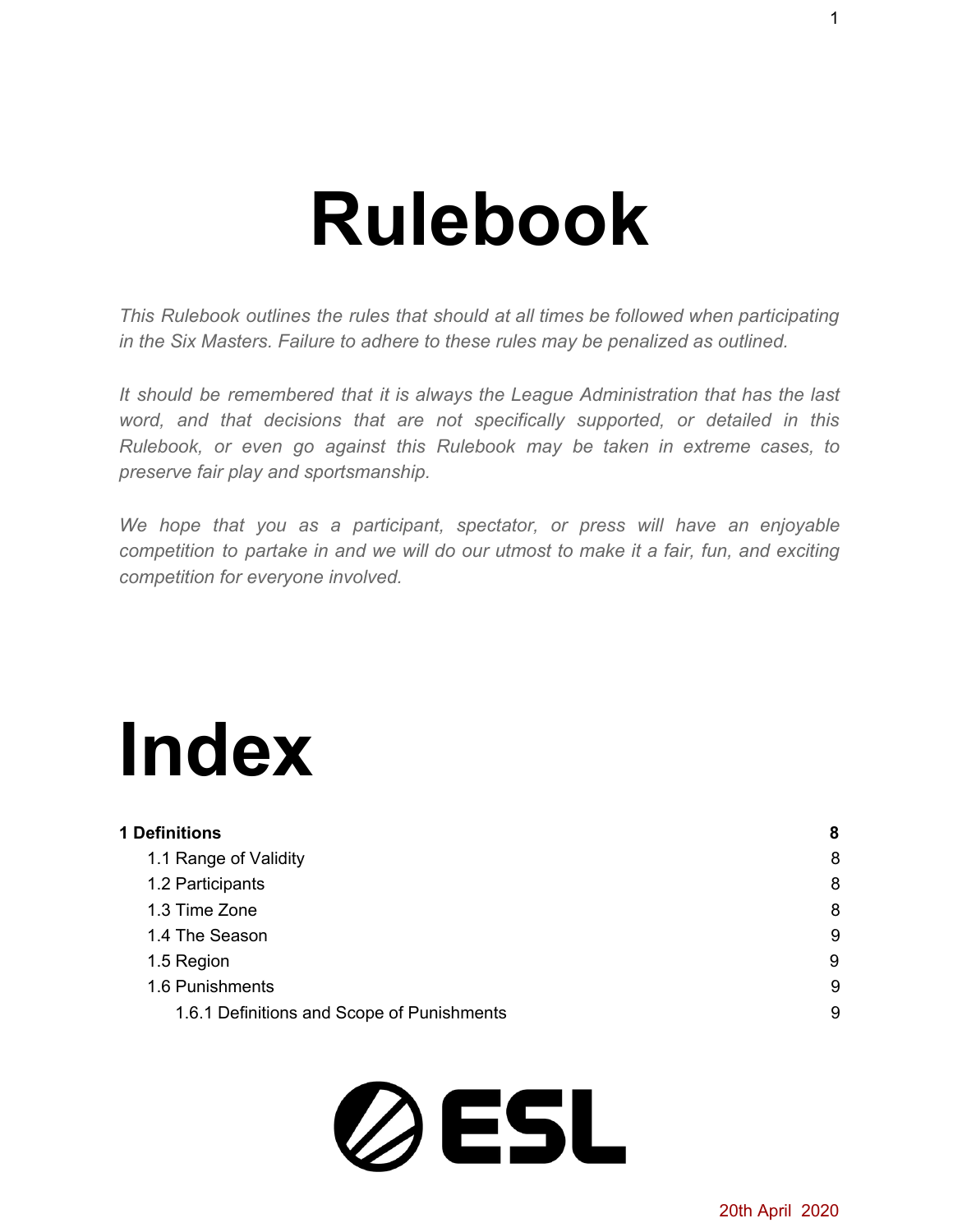| 1.6.1.1 Warnings                                                          | 10 |
|---------------------------------------------------------------------------|----|
| 1.6.1.2 Minor Penalty Points                                              | 10 |
| 1.6.1.3 Major Penalty Points                                              | 10 |
| 1.6.1.4 Monetary Fines                                                    | 10 |
| 1.6.1.5 Bans/Barrages                                                     | 10 |
| 1.6.1.6 Disqualification                                                  | 10 |
| 1.6.1.7 Additional Methods of Punishment                                  | 10 |
| 1.6.2 Combination of Punishments                                          | 10 |
| 1.6.3 Punishments for Repeat Offences                                     | 11 |
| 1.6.4 Punishments, League Bans and Penalty Points Outside the Six Masters | 11 |
| 1.7 Live Matches                                                          | 11 |
| 2 General                                                                 | 11 |
| 2.1 Rule Changes                                                          | 11 |
| 2.2 Validity of the Rules                                                 | 11 |
| 2.2.1 Local Laws                                                          | 11 |
| 2.3 Confidentiality                                                       | 12 |
| 2.4 Additional Agreements                                                 | 12 |
| 2.5 Match Broadcasting                                                    | 12 |
| 2.5.1 Rights                                                              | 12 |
| 2.5.2 Waiving These Rights                                                | 12 |
| 2.5.3 Player Responsibility                                               | 12 |
| 2.6 Communication                                                         | 12 |
| 2.6.1 E-Mail                                                              | 12 |
| 2.6.2 Discord                                                             | 12 |
| 2.6.3 Match Protests                                                      | 13 |
| 2.7 Sponsor Restrictions                                                  | 13 |
| 2.7.1 Mature Content                                                      | 13 |
| 2.8 Conditions of Participation in the Six Masters                        | 13 |
| 2.8.1 Age Restriction                                                     | 13 |
| 2.8.2 Regional Limitations for Participants                               | 13 |
| 2.8.3 Home Country/Region                                                 | 13 |
| 2.8.3.1 Coaches                                                           | 13 |
| 2.8.4 Physical location during online matches                             | 14 |
| 2.9 Player Details                                                        | 14 |
| 2.9.1 Game Accounts                                                       | 14 |
| 2.9.2 Ingame nickname                                                     | 14 |
| 2.10 Licenses in the Six Masters                                          | 14 |
| 2.10.1 Definition                                                         | 14 |
|                                                                           |    |

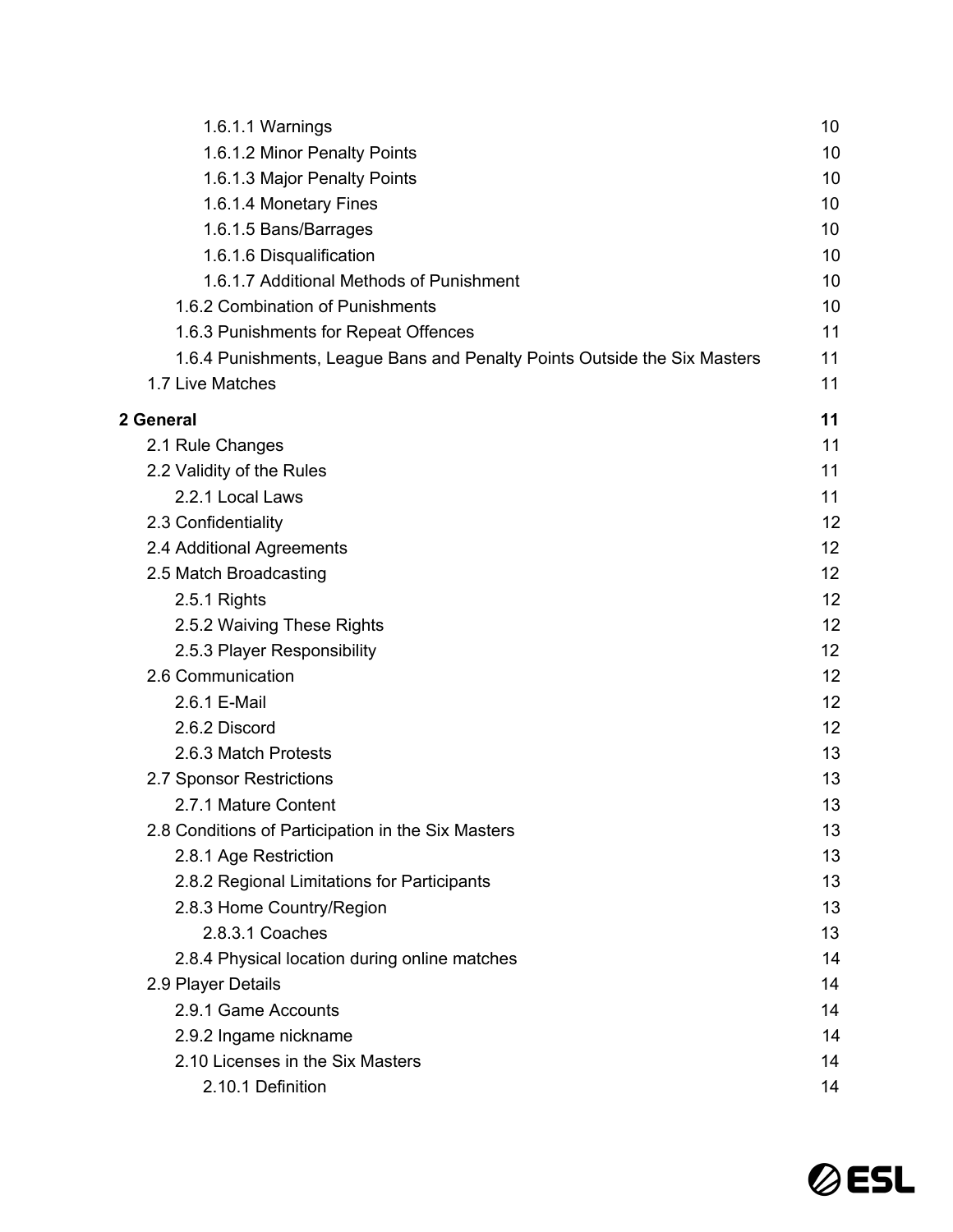| 2.10.2 Duration                                              | 14 |
|--------------------------------------------------------------|----|
| 2.10.3 Team license                                          | 14 |
| 2.10.3.1 Multiple Teams                                      | 14 |
| 2.10.4 Changing the Team license Holder                      | 15 |
| 2.10.5 Withdrawal of license                                 | 15 |
| 2.10.6 Review of license                                     | 15 |
| 2.11 Teams                                                   | 15 |
| 2.11.1 Changing the team representative                      | 16 |
| 2.11.2 Standards                                             | 16 |
| 2.11.3 Team Names                                            | 16 |
| 2.11.4 Team composition                                      | 16 |
| 2.11.4.1 Team Hopping                                        | 17 |
| 2.11.5 Changes in Teams                                      | 17 |
| 2.11.6 Roster changes                                        | 18 |
| 2.11.6.1 Formal Requirements                                 | 18 |
| 2.11.6.2 Player Addition Deadline                            | 18 |
| 2.11.6.3 Number of changes                                   | 18 |
| 2.11.6.4 Free Agent                                          | 18 |
| 2.11.6.5 Transfer Rules                                      | 18 |
| 2.11.6.5.1 Transfer Window                                   | 19 |
| 2.11.6.7 Role Lock                                           | 19 |
| 2.11.8 Match lineup                                          | 19 |
| 2.11.9 Insufficient players                                  | 19 |
| 2.11.10 Multiple Contracts                                   | 19 |
| 2.11.11 Six Masters players in other Rainbow Six tournaments | 20 |
| 2.12 Cheating                                                | 20 |
| 2.12.1 Cheat Software                                        | 20 |
| 2.12.2 Information Abuse                                     | 20 |
| 2.12.3 Methods to Detect Cheating                            | 20 |
| 2.13 Anti-Cheat                                              | 20 |
| 2.13.1 ESL Anticheat                                         | 21 |
| 2.13.2 MOnitor System Status (MOSS)                          | 21 |
| 2.14 Prize Money                                             | 21 |
| 2.14.1 Prize Deductions Due to Penalty Points                | 21 |
| 2.14.2 Prize Deductions Due to Monetary Fines                | 22 |
| 2.14.3 Withdrawal of Prize Money                             | 22 |
| 2.14.4 Transfer of Prize Money                               | 22 |
| 2.15 Leaving the Six Masters                                 | 22 |
| 2.15.1 Leaving During the Season                             | 22 |

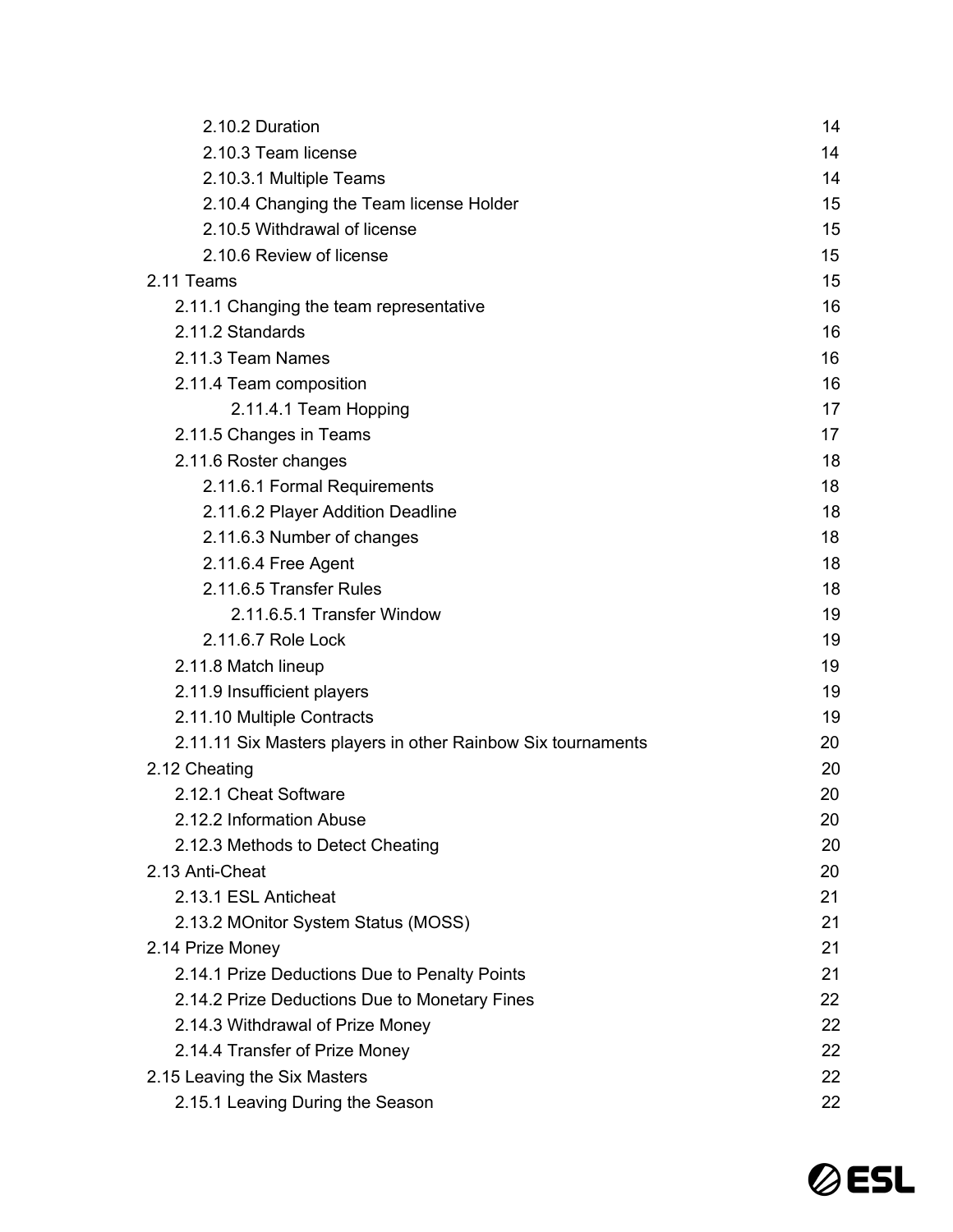| 2.15.2 Deletion of Matches                | 22 |
|-------------------------------------------|----|
| 2.15.3 Replacement teams                  | 22 |
| 2.15.3.1 Replacement Tiebreaker           | 23 |
| 2.15.3.2 Replacement Deadline             | 23 |
| 2.16 Match Start                          | 23 |
| 2.16.1 Punctuality                        | 23 |
| 2.16.3 Delaying the match                 | 23 |
| 2.16.2 Participants Not Showing           | 23 |
| 2.17 Mappool                              | 23 |
| 2.18 Match Procedures                     | 24 |
| 2.18.1 Lineup                             | 24 |
| 2.18.2 Determining the "better seed"      | 24 |
| 2.18.3 Map veto process                   | 24 |
| 2.18.3.1 Best of 1                        | 24 |
| 2.18.3.2 Best of 3                        | 25 |
| 2.18.3.3 Best of 5                        | 25 |
| 2.18.4 Breaks between Maps                | 25 |
| 2.18.5 Leaving the Lobby                  | 25 |
| 2.18.6 Match Result                       | 25 |
| 2.18.7 Storage and keeping of Match Media | 26 |
| 2.19 Match Protests                       | 26 |
| 2.19.1 Definition                         | 26 |
| 2.19.2 Match Protest Rules                | 26 |
| 2.19.2.1 Deadline for Match Protests      | 26 |
| 2.19.2.2 Contents of a Match Protest      | 26 |
| 2.19.2.3 People in a Match Protest        | 26 |
| 2.19.2.4 Behaviour in Match Protests      | 27 |
| 2.20 Results in Rematch                   | 27 |
| 2.21 Tournament administration            | 27 |
| 2.22 Reschedules                          | 27 |
| 2.23 Interviews                           | 27 |
| 2.24 Photo and Other Media Rights         | 27 |
| 3 Tournament progression                  | 27 |
| 3.1 Group stage                           | 28 |
| 3.1.1 Ties in standings                   | 28 |
| 3.1.2 Rematch                             | 28 |
| 3.2 Relegations                           | 28 |
| 3.3 Season Finals                         | 28 |

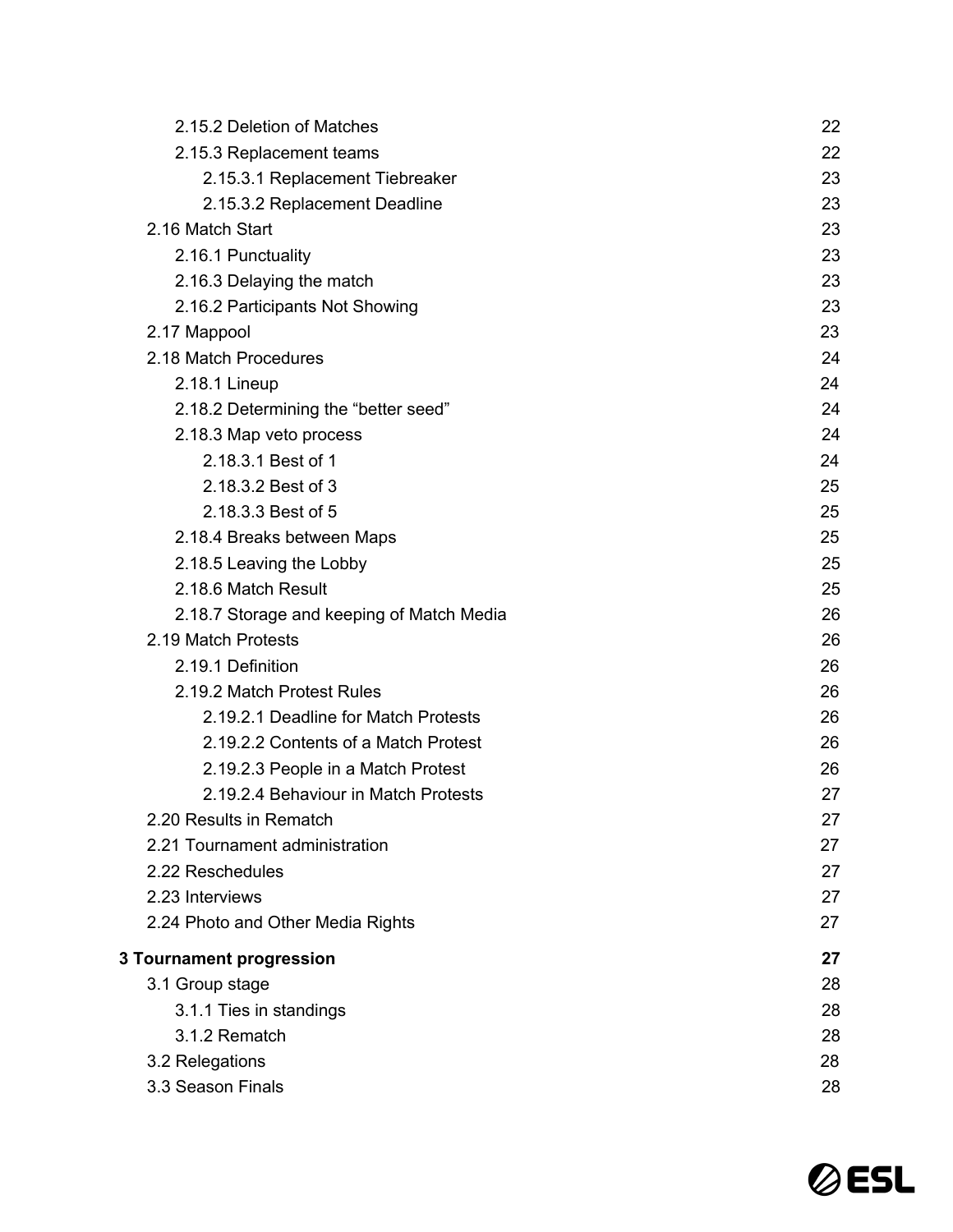| 3.3.1 Seeding                                              | 29 |
|------------------------------------------------------------|----|
| 4 Offline general rules                                    | 29 |
| 4.1 Equipment                                              | 29 |
| 4.2 Hardware Drivers                                       | 29 |
| 4.3 Clothing                                               | 29 |
| 4.4 Handbook                                               | 29 |
| 4.5 Technical Checklist                                    | 30 |
| 4.6 Team Communication Tool                                | 30 |
| 4.7 Media Obligations                                      | 30 |
| 4.8 Stage Matches                                          | 30 |
| 4.9 Gaming Areas                                           | 30 |
| 4.9.1 Food, Drinks, Smoking and Behavior                   | 30 |
| 4.9.2 Removable Media                                      | 30 |
| 4.9.3 Mobile phones, tablets, cameras or similar devices   | 31 |
| 4.9.4 Unused items                                         | 31 |
| 4.9.5 Internet access                                      | 31 |
| 4.10 Warm-up Period                                        | 31 |
| 4.11 Winners Ceremony                                      | 31 |
| 4.12 Tactical Timeout                                      | 31 |
| 4.13 Technical issues                                      | 32 |
| 4.13.1 Communication during pauses due to technical issues | 32 |
| 4.14 Lineup changes                                        | 32 |
| 4.15 Ingame Nickname                                       | 32 |
| 4.16 Behaviour on stage                                    | 32 |
| 4.17 Sound cancelling headsets                             | 32 |
| 4.18 Confirmation of the roster                            | 32 |
| 4.17 Breaks between maps                                   | 32 |
| <b>5 Game Specific Rules</b>                               | 33 |
| 5.1 Game hosting                                           | 33 |
| 5.1.1 Local servers of each Region                         | 33 |
| 5.2 Game settings                                          | 33 |
| 5.2.1 Best of 1                                            | 33 |
| 5.2.2 Best of 3                                            | 34 |
| 5.2.2 Best of 5 (with infinite overtime)                   | 34 |
| 5.2.3 Game mode: TDM BOMB                                  | 35 |
| 5.3 Operators, gadgets, equipment, attachments             | 35 |
| 5.3.1 Quarantined Operators                                | 35 |
| 5.3.2 Evaluation Period                                    | 35 |

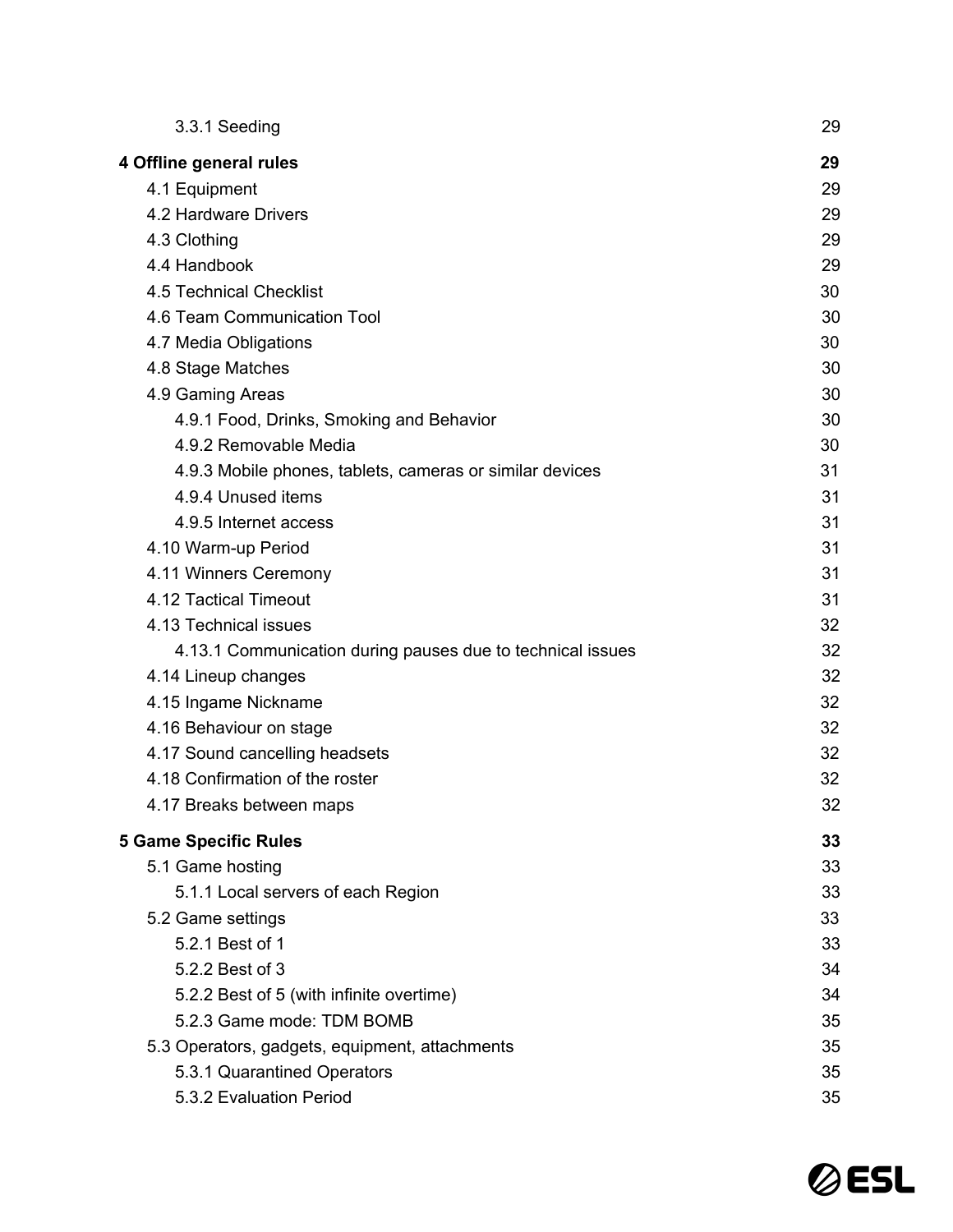| 5.3.3 Banned cosmetics                                                              | 35        |
|-------------------------------------------------------------------------------------|-----------|
| 5.4 Use of Bugs and Glitches                                                        | 36        |
| 5.4.1 List of bugs or glitches                                                      | 36        |
| 5.4.2 New Positions                                                                 | 37        |
| 5.4.3 Spawn Killing                                                                 | 37        |
| 5.5. Rehost requests                                                                | 37        |
| 5.5.1 Rehost request procedure                                                      | 37        |
| 5.5.2 Continuing a Disrupted Game                                                   | 38        |
| 5.5.3 Player Disconnect after rehost time                                           | 38        |
| 6 ESIC, Rule Violations and Punishments                                             | 38        |
| 6.1 ESIC                                                                            | 38        |
| 6.2 Prize Deductions Due to Penalty Points                                          | 38        |
| 6.2.1 Maximum amount of penalty points                                              | 38        |
| 6.3 First-time and repeat offences                                                  | 39        |
| 6.4 Duration of punishments                                                         | 39        |
| 6.5 Code of Conduct                                                                 | 39        |
| 6.6 General Punishments                                                             | 39        |
| 6.6.1 Breaking confidentiality                                                      | 39        |
| 6.6.2 Refusal of match broadcast                                                    | 39        |
| 6.6.3 Providing and changing participants details                                   | 40        |
| 6.6.3.1 Providing incorrect details                                                 | 40        |
| 6.6.3.2 Providing details after the deadline                                        | 40        |
| 6.6.3.4 Details provided not up to the standard                                     | 40        |
| 6.6.4 Multiple contracts                                                            | 40        |
| 6.6.5 Match lineup                                                                  | 40        |
| 6.6.6 Team composition                                                              | 40        |
| 6.6.6.1 Team losing their spot during the transfer period between seasons           | 40        |
| 6.6.6.2 Team losing their spot during the mid season transfer period                | 41        |
| 6.6.6.3 Team losing their spot after the transfer window, before playing<br>matches | any<br>41 |
| 6.6.6.4 Team losing their spot after the transfer window, after playing a match 41  |           |
| 6.6.7 No Show                                                                       | 41        |
| 6.6.8 Punishment for breaking Transfer Rules                                        | 41        |
| 6.7 Punishments for Cheating                                                        | 41        |
| 6.8 Doping                                                                          | 41        |
| 6.8.1 Refusing to be tested                                                         | 42        |
| 6.8.2 List of Prohibited Substances and Methods                                     | 42        |
| 6.8.3 Prescribed medication                                                         | 42        |
| 6.8.4 Punishments for Doping                                                        | 42        |

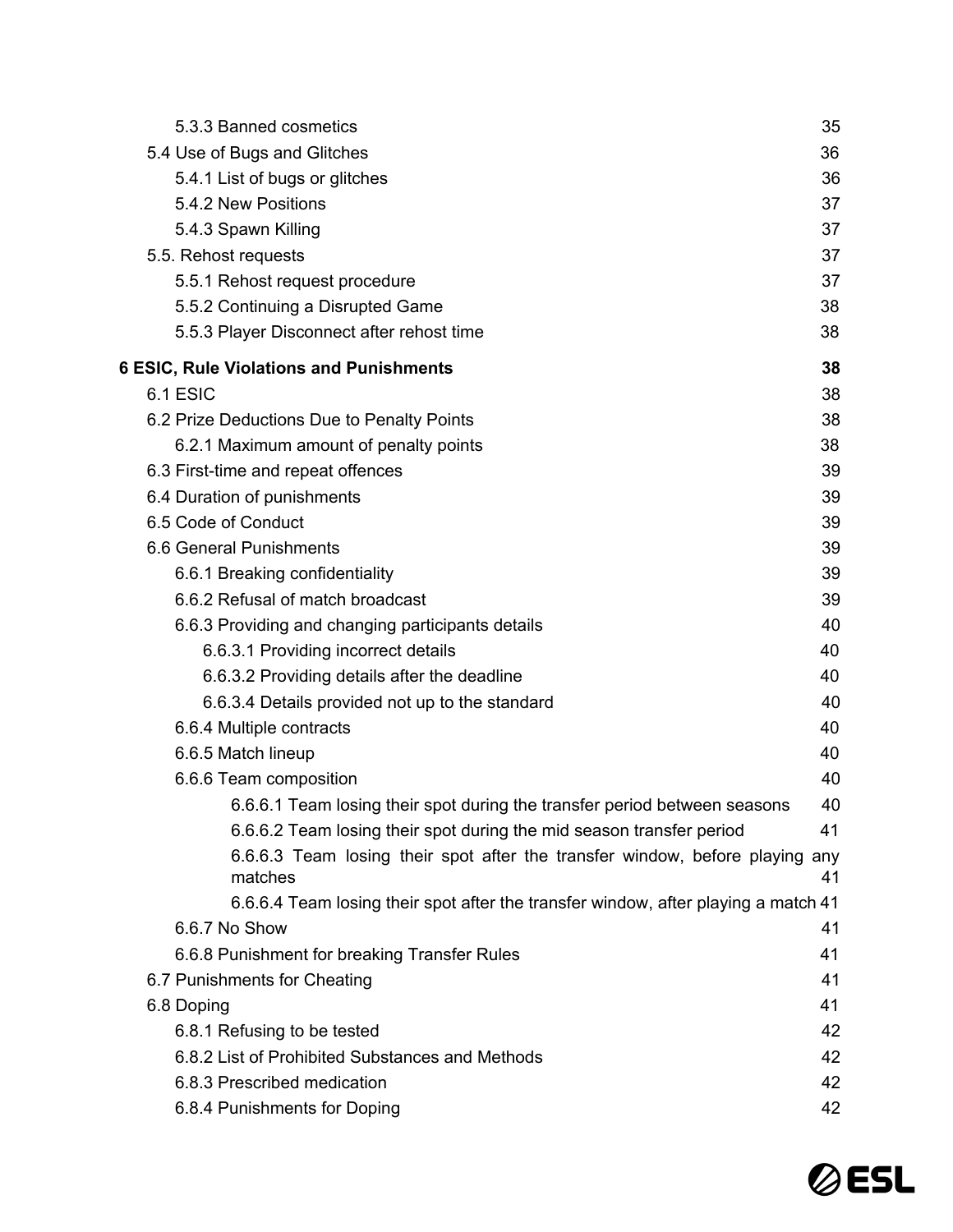| 6.9 Using Alcohol or Other Psychoactive Drugs                        | 42 |
|----------------------------------------------------------------------|----|
| 6.10 Betting                                                         | 42 |
| 6.11 Competition Manipulation                                        | 42 |
| 6.11.1 Punishments for Competition Manipulation                      | 43 |
| 6.12 Match Fixing                                                    | 43 |
| 6.12.1 Punishments for Match Fixing                                  | 43 |
| 6.13 Publisher or ESIC Bans                                          | 43 |
| 6.14 Breach of Netiquette                                            | 43 |
| 6.14.1 Insults                                                       | 44 |
| 6.14.2 Spamming                                                      | 44 |
| 6.14.3 Spamming In-game                                              | 44 |
| 6.15 Unsportsmanlike Behavior                                        | 44 |
| 6.15.1 Faking Match results                                          | 44 |
| 6.15.2 Faking Match media                                            | 45 |
| 6.15.2.1 Cheat Suspicion                                             | 45 |
| 6.15.3 Ringer/Faker/Disallowed player                                | 45 |
| 6.15.4 Misleading tournament administration or players               | 45 |
| 6.16 Punishments in matches                                          | 45 |
| 6.16.1 Late map veto                                                 | 45 |
| 6.16.2 Player punctuality                                            | 45 |
| 6.16.3 Leaving the lobby early                                       | 45 |
| 6.16.4 Editing ESL Play match comments                               | 46 |
| 6.16.5 Picking Operators that are in Evaluation Period or Quarantine | 46 |
| 6.16.6 Picking banned cosmetics                                      | 46 |
| 6.17 Missing match media                                             | 46 |
| 6.18 Not respecting tournament administration rulings                | 46 |
| 6.19 Missing Media Obligations                                       | 46 |
| 6.20 Punishments in offline tournaments                              | 47 |
| 6.20.1 Mistreating equipment                                         | 47 |
| 6.20.2 Removing headsets                                             | 47 |
| 6.20.3 Inappropriate behaviour on stage                              | 47 |
| 6.20.4 Losing or damaging equipment                                  | 47 |
| 6.20.5 Sharing photos before the event starts                        | 48 |
| 6.21 Game punishments                                                | 48 |
| 6.21.1 Using unallowed operators, gadgets, equipment or attachments  | 48 |
| 6.21.2 Use of Bugs and Glitches                                      | 48 |
| 6.21.3 Rehosts                                                       | 48 |
| <b>7 Copyright Notice</b>                                            | 48 |

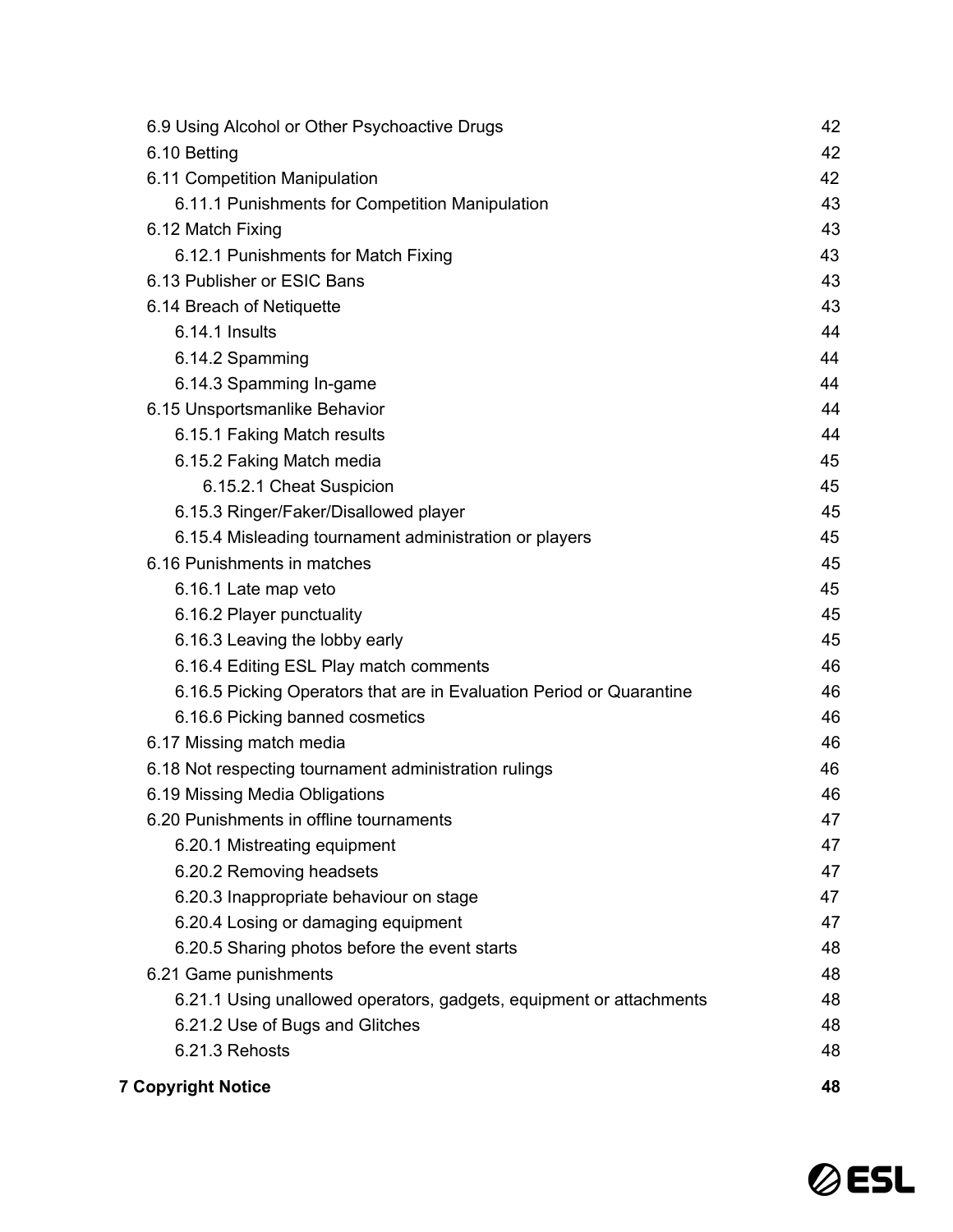# <span id="page-7-0"></span>**1 Definitions**

### <span id="page-7-1"></span>**1.1 Range of Validity**

This is the only rulebook which is valid for the Six Masters, its participants and all matches played within the scope of the Six Masters. With his participation, the participant states that he understands and accepts all rules.

### <span id="page-7-2"></span>**1.2 Participants**

A Six Masters participant is a team or a player that is participating in the Six Masters. Any member of a Six Masters team is a participant of that team, and locked to it regardless of whether or not the person has played for the said team. No participant can at the same time be part of more than one team taking part in Six Masters or any tournament that is a direct or indirect qualifier to the Six Masters.

### <span id="page-7-3"></span>**1.3 Time Zone**

The ESL website ([https://play.eslgaming.com](https://play.eslgaming.com/)[/\)](https://pro.eslgaming.com/r6/proleague/) will display the times of matches according to the time zone each user has specified in the account settings. Not logged in users will have times displayed in the timezone assigned to them from their Geo-IP location. To be sure, it is recommended to login and enter the correct time zone in the account settings. Official league communication will use the following timezones:

 $\bullet$  ANZ - AEST (GMT+10)

### <span id="page-7-4"></span>**1.4 The Season**

<span id="page-7-5"></span>The season starts on April 28th and ends June 10th 2020.

### **1.5 Region**

For the Six Masters, the world is divided into four main regions which are as follows:

- ANZ
	- Australia, New Zealand

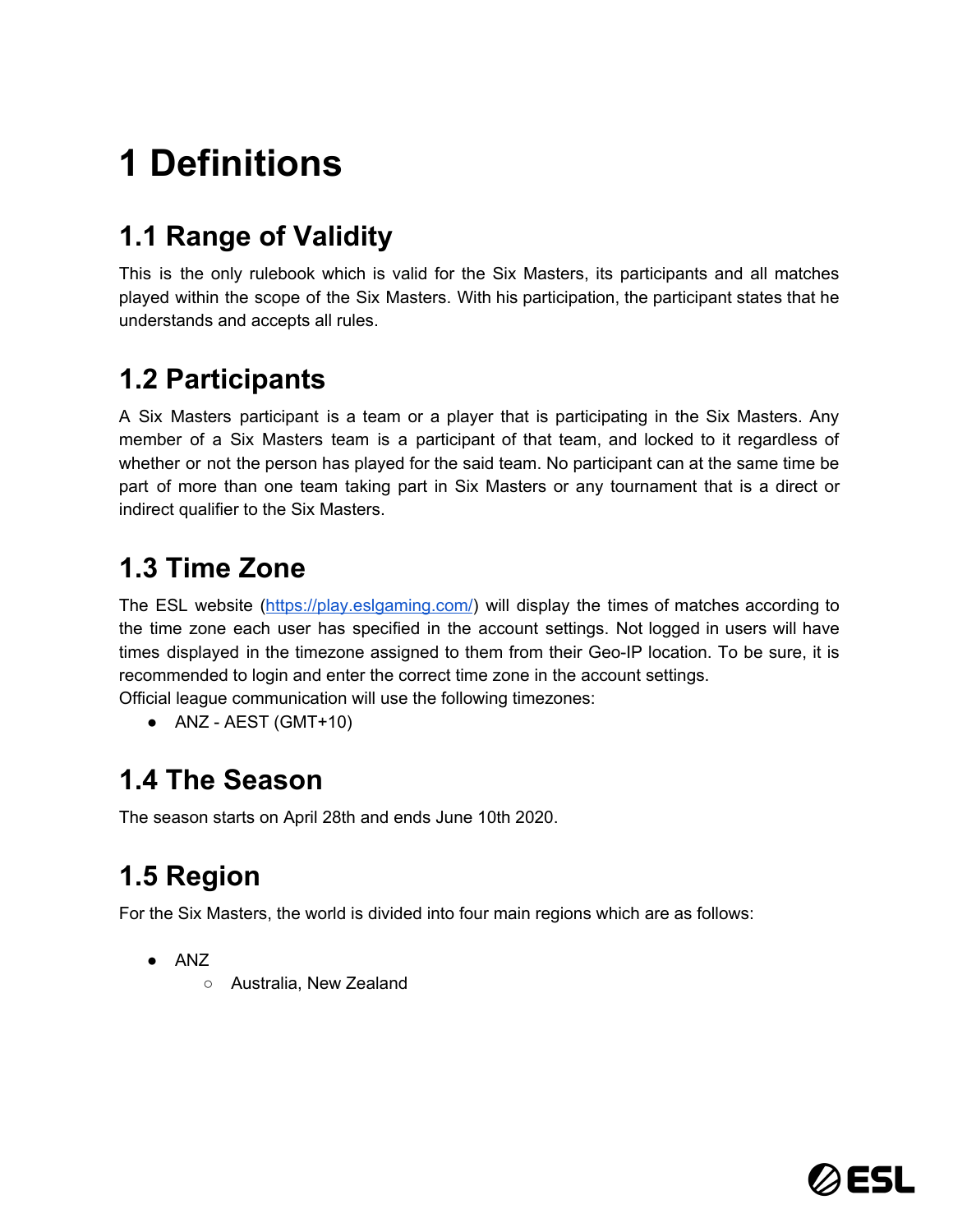### <span id="page-8-0"></span>**1.6 Punishments**

### <span id="page-8-1"></span>**1.6.1 Definitions and Scope of Punishments**

Punishments are given for rule violations within the Six Masters. They may be either warnings, minor or major penalty points, monetary fines, default losses, player/team barrages or disqualification, dependent on the incident in question and often combinations of two or more of those. Participants will be informed about the punishment by mail and will be given a time until which they can appeal the decision. Only the team representatives are eligible to make appeals.

#### <span id="page-8-2"></span>**1.6.1.1 Warnings**

Official warnings are given for first time minor incidents such as not uploading required match media, being late, delaying a broadcast, insufficient match statements, insufficient information on a team account or other related material, and so on. Any repeated offenses of the same kind will lead to more severe punishments.

#### <span id="page-8-3"></span>**1.6.1.2 Minor Penalty Points**

Minor penalty points are given for minor incidents such as not uploading required match media, being late, delaying a broadcast, insufficient match statements, insufficient information on a team account or other related material, and so on. Every minor penalty point deducts one percent of the overall prize money received by the team or player in the competition it is given.

#### <span id="page-8-4"></span>**1.6.1.3 Major Penalty Points**

Major penalty points are given for major incidents such as deliberately deceiving tournament administration, failing to show up for matches, repeated rule breaking, and so on. Every major penalty point deducts ten percent of the overall prize money for that competition.

#### <span id="page-8-5"></span>**1.6.1.4 Monetary Fines**

Monetary fines are given for failure to fulfill obligations that are not directly related to the tournament, like press/media appointments, interviews, or planned sessions for fan interaction.

#### <span id="page-8-6"></span>**1.6.1.5 Bans/Barrages**

Bans or barrages are given for very severe incidents like ringing or use of an unallowed player. They can be awarded either to a player or an organization.

#### <span id="page-8-7"></span>**1.6.1.6 Disqualification**

A disqualification will happen in the most severe cases of rule violations. The disqualified participant forfeits all prize money accumulated for the competition in question and gets banned at least until the end of season

Disqualification does not grant players the free agent status

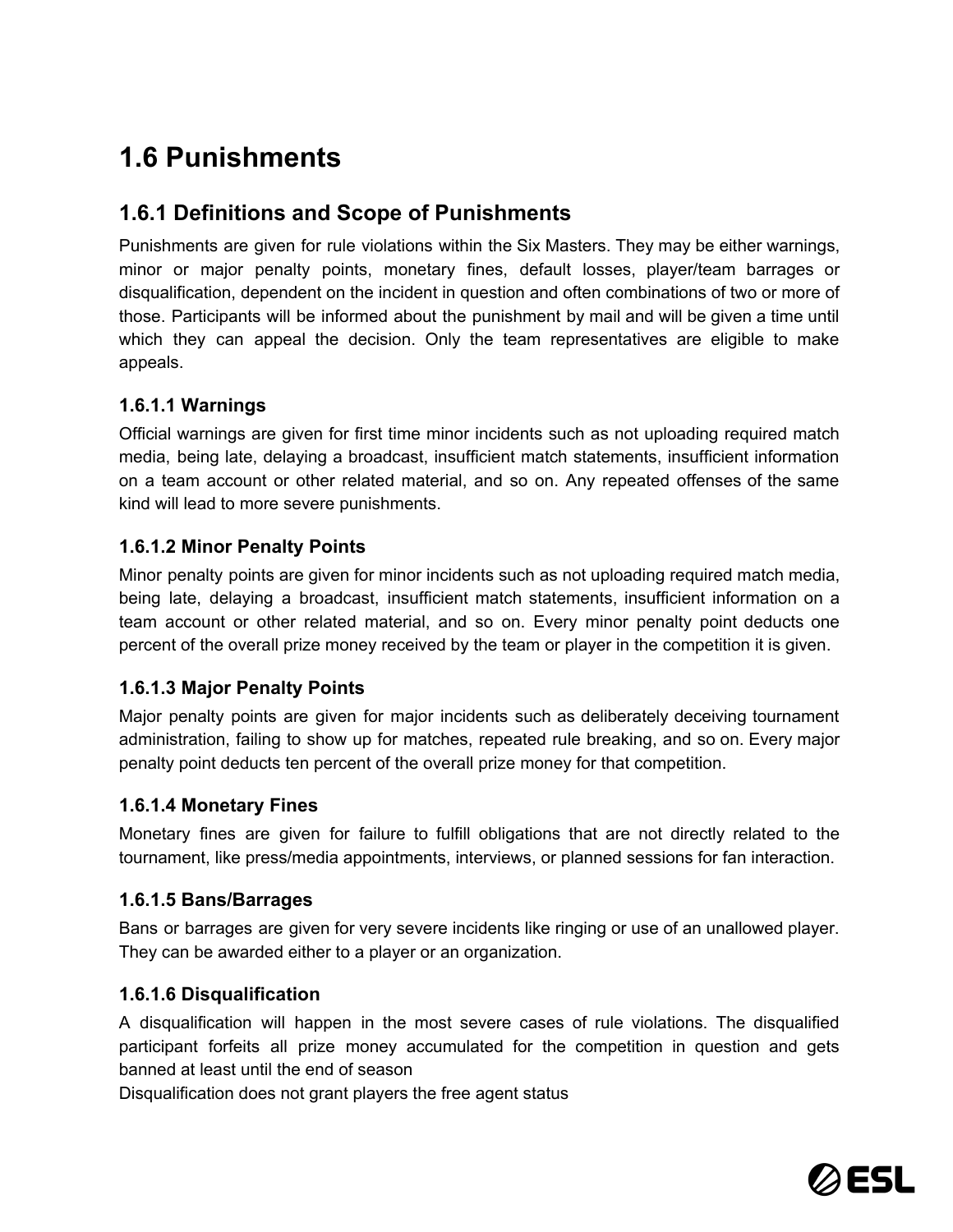#### <span id="page-9-0"></span>**1.6.1.7 Additional Methods of Punishment**

In special cases, the tournament administration can define and come up with other methods of punishment.

### <span id="page-9-1"></span>**1.6.2 Combination of Punishments**

The listed methods of punishment are not mutually exclusive and may be given in combination as seen fit by the tournament administration.

### <span id="page-9-2"></span>**1.6.3 Punishments for Repeat Offences**

All punishments outlined in this rulebook are applicable for first-time offences. Repeat offences will usually be punished more severely than listed in the appropriate section of these rules, in proportion to the punishment listed there.

### <span id="page-9-3"></span>**1.6.4 Punishments, League Bans and Penalty Points Outside the Six Masters**

League bans and penalty points outside the Six Masters do normally not apply towards the Six Masters except when the punishment has been awarded for cheating. Some other misbehaviours like ringing/faking or insults can also be punished, depending on the severity.

### <span id="page-9-4"></span>**1.7 Live Matches**

The term "Live Matches" refers to matches that take place in a public location, during events, matches in a studio, or matches broadcast by ESL TV or an official partner.

# <span id="page-9-5"></span>**2 General**

### <span id="page-9-6"></span>**2.1 Rule Changes**

ESL reserves the right to amend, remove, or otherwise change the rules, without further notice. ESL also reserves the right to make a judgment on cases not specifically covered by or that go against the rulebook in order to preserve the spirit of fair competition and sportsmanship.

### <span id="page-9-7"></span>**2.2 Validity of the Rules**

If a provision of this rulebook is or becomes illegal, invalid or unenforceable in any jurisdiction, that shall not affect the validity or enforceability in that jurisdiction of any other provision of this

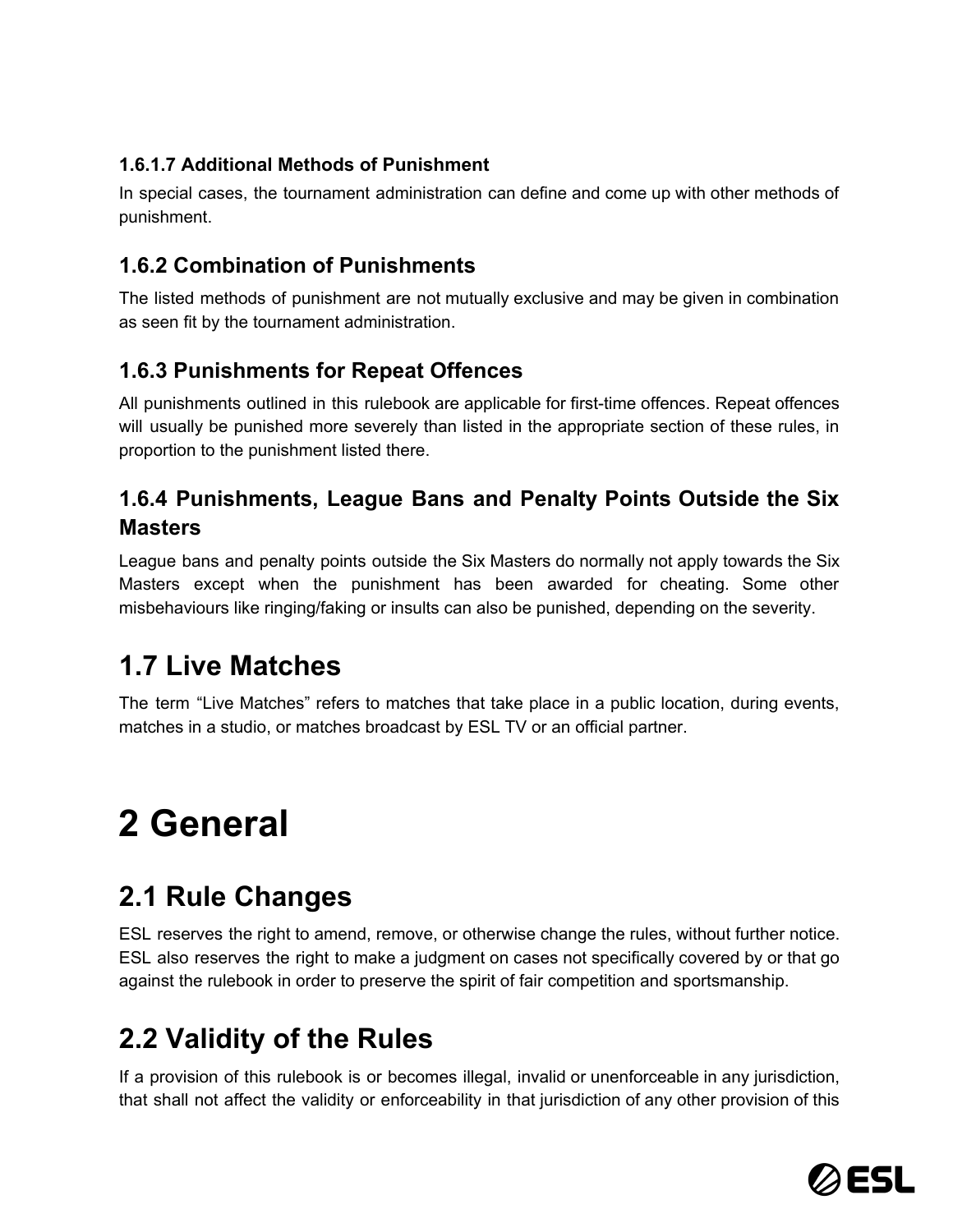rulebook or the validity or enforceability in other jurisdictions of that or any other provision of this rulebook.

### <span id="page-10-0"></span>**2.2.1 Local Laws**

If any rules or procedures are in conflict with local laws, they will be adjusted to be aligned with the laws in a way to stay as close as possible to the originally intended effect.

### <span id="page-10-1"></span>**2.3 Confidentiality**

The content of protests, support tickets, emails, discussions or any other correspondence with tournament officials and tournament administration are deemed strictly confidential. The publication of such material is prohibited without a written consent from the Six Masters administration.

### <span id="page-10-2"></span>**2.4 Additional Agreements**

The Six Masters administration is not responsible for any additional agreements, nor do they agree to enforce any such agreements made between individual players or teams. The Six Masters administration highly discourages such agreements taking place, and any agreements that go against the Six Masters rulebook are under no circumstances allowed.

### <span id="page-10-3"></span>**2.5 Match Broadcasting**

### <span id="page-10-4"></span>**2.5.1 Rights**

All broadcasting rights of Six Masters are owned by the Turtle Entertainment GmbH. This includes but is not limited to: IRC bots, shoutcast streams, video streams, GOTV, replays, demos or TV broadcasts.

### <span id="page-10-5"></span>**2.5.2 Waiving These Rights**

Turtle Entertainment GmbH has the right to award broadcasting rights for one or multiple matches to a third party or the participants themselves. In such cases, the broadcasts must have been arranged with the tournament administration before the start of the match.

### <span id="page-10-6"></span>**2.5.3 Player Responsibility**

Players cannot refuse to have their matches broadcasted, nor can they choose in what manner the match will be broadcasted. The broadcast can only be rejected by an admin. The player agrees to make sufficient accommodation so that broadcasting of matches can take place.

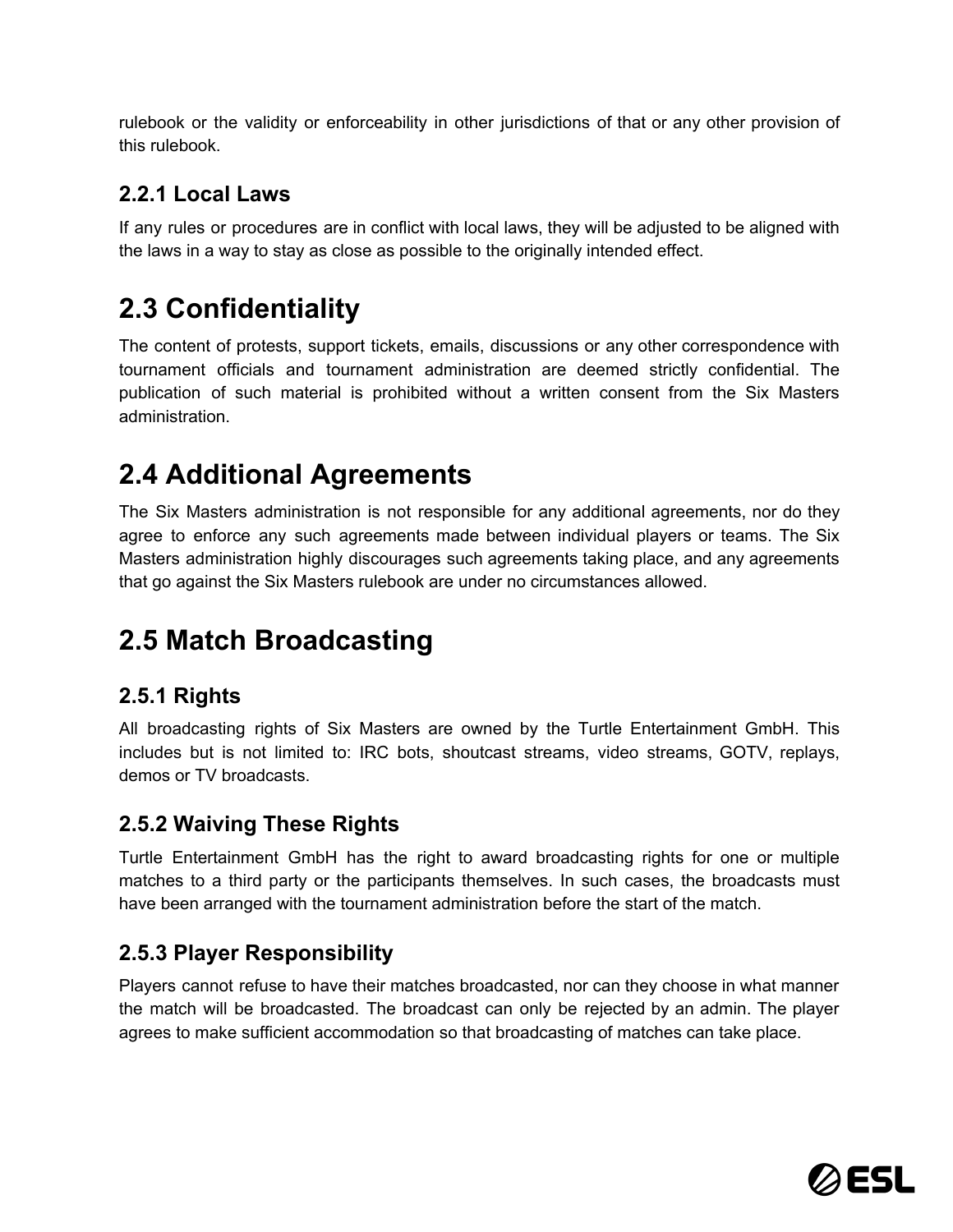### <span id="page-11-0"></span>**2.6 Communication**

### <span id="page-11-1"></span>**2.6.1 E-Mail**

The main official communication method of the Six Masters is email. The email used will be the one provided by the participants at the start of a season, and therefore this email address should always be kept updated and checked regularly so that no important announcements from the league are missed.

### <span id="page-11-2"></span>**2.6.2 Discord**

Discord is used as a second form of communication during playdays and offline events. Official communication will still always be sent via email.

### <span id="page-11-3"></span>**2.6.3 Match Protests**

<span id="page-11-4"></span>Problems that affect the match outcome should be discussed in the match protest.

### **2.7 Sponsor Restrictions**

#### <span id="page-11-5"></span>**2.7.1 Mature Content**

Sponsors or partners that are solely or widely known for pornographic, drug use or other adult/mature themes and products are not allowed in connection to Six Masters.

### <span id="page-11-6"></span>**2.8 Conditions of Participation in the Six Masters**

The following conditions must be met in order to participate in the Six Masters.

#### <span id="page-11-7"></span>**2.8.1 Age Restriction**

<span id="page-11-8"></span>All participants of the Six Masters have to be over 18 years of age.

#### **2.8.2 Home Country/Region**

Participants may only play in the region they belong in. A player's home country is the country where his main place of residence is (proven by legal registration or long term visa in connection with evidence of long time habitation - 90-day visas are not enough) or the country he holds a valid passport from. The home region is the region that this country belongs to.

#### <span id="page-11-9"></span>**2.8.2.1 Coaches**

Coaches are an exception to the above rule, as they may be part of teams from another region. In this case, they cannot play in any matches.

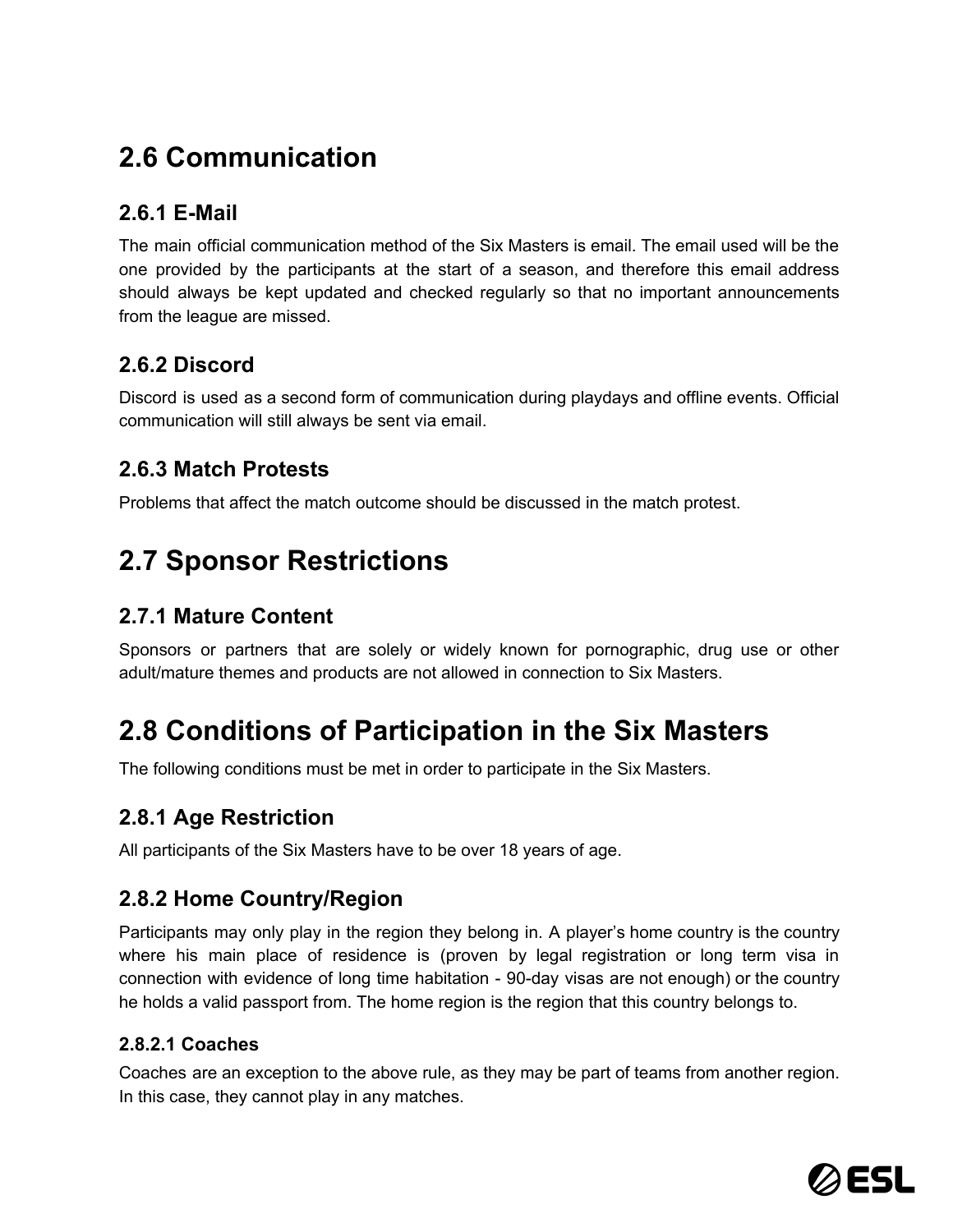### <span id="page-12-0"></span>**2.8.3 Physical location during online matches**

Online matches have to be played from the region a player belongs to. An exception to this rule is only possible by written consent from ESL. It can only be granted if the participant can explain and prove having a valid reason to play from elsewhere, and if his ping is below 130ms.

### <span id="page-12-1"></span>**2.9 Player Details**

When requested, players are required to provide all the needed information including but not limited to full name, contact details, date of birth, address, photo and photo of passport.

### <span id="page-12-2"></span>**2.9.1 Game Accounts**

Every playing member must have their game accounts entered in their ESL profile and must provide it to the tournament administration at the start of each season. Each player has to use the game account he provided.

### <span id="page-12-3"></span>**2.9.2 Ingame nickname**

Players must use appropriate ingame nicknames that match their online nicknames. These nicknames should match what is provided in the lineup.

### <span id="page-12-4"></span>**2.11 Teams**

<span id="page-12-5"></span>Slots in the Six Masters are considered owned by the majority of players.

#### **2.11.1 Changing the team representative**

The current team rep can request a change. Alternatively the majority of a team can request a change of team rep.

### <span id="page-12-6"></span>**2.11.2 Standards**

When requested, teams are required to send us all needed information including but not limited to logo, social media accounts and any other requested information.

A Six Masters team must abide by certain standards of quality. The following information must be provided at the start of the season:

- Relevant team name
- Team logo, in vector format, both dark and light versions
- Team representative contact and backup representative
- Organization contact

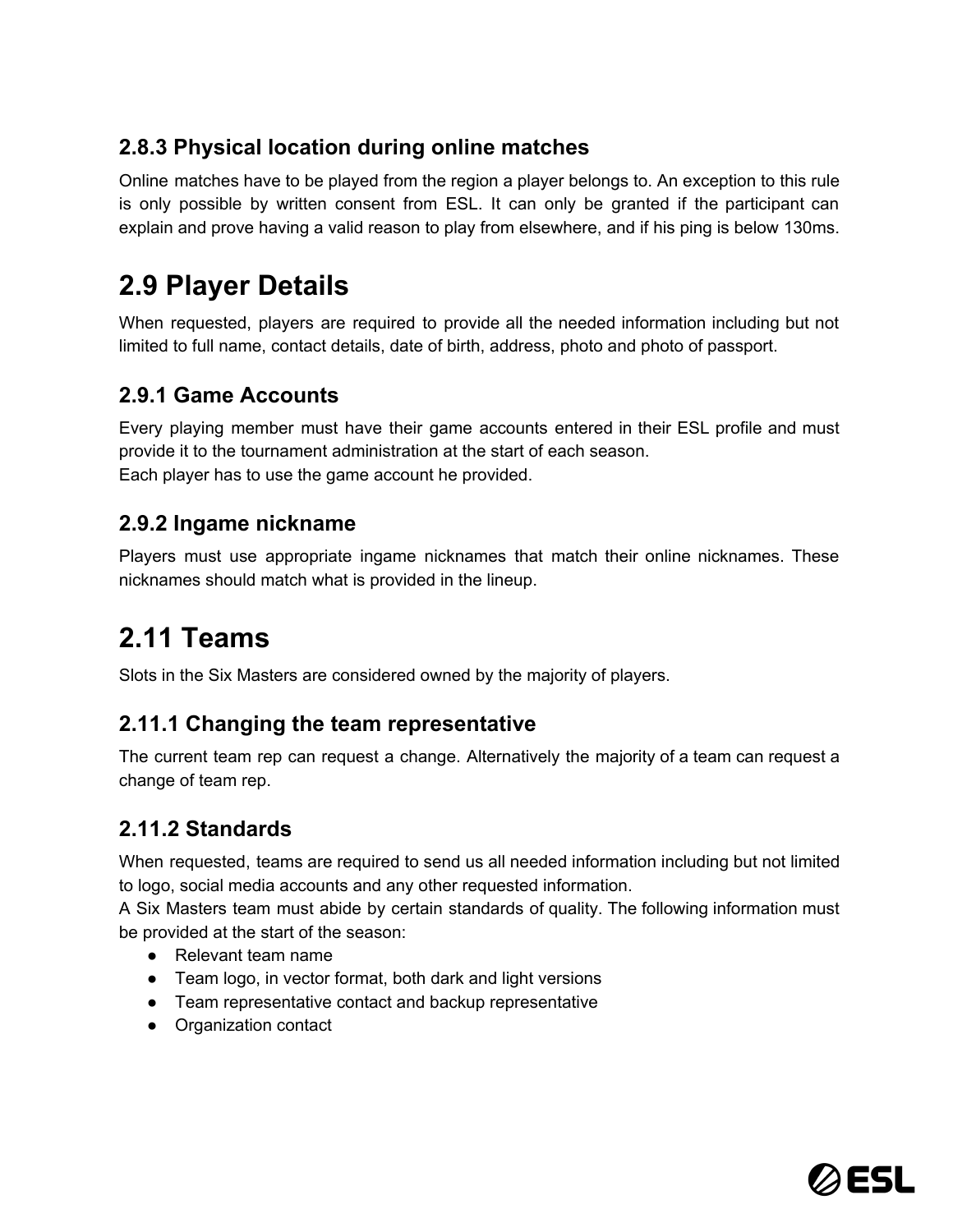### <span id="page-13-0"></span>**2.11.3 Team Names**

The Six Masters team name may not have any extensions such as "R6 team". It may only consist of the team name and/or a potential name sponsor. To prevent confusion, only names that are not already being used by another team in the same discipline are allowed. Sponsor names may appear on more than one team as long as the main part of the team name differs.

### <span id="page-13-1"></span>**2.11.4 Team composition**

Teams which have been invited to the Six Masters due to their final placement in the Pro League.

At any point in the season and for each match, a team must have majority core from Pro League or the Six Masters qualifier.

### <span id="page-13-2"></span>**2.11.5 Changes in Teams**

All changes must be requested 24 hours before the start of the next playday in which the team is participating in.

Any changes in the team account should be approved by the tournament administration before the changes are allowed to take place. This includes but is not limited to:

- Adding or removing players (roster changes)
- Changing the team name
- Changing the team logo

Any changes done without approval of the tournament administration may be revoked, not shown on the broadcast, and subject to fines or penalties.

Approval may only be granted via email or ESL Play support ticket. Unlocking a team account on ESL Play is not a sign of approval.

### <span id="page-13-3"></span>**2.11.6 Roster changes**

#### <span id="page-13-4"></span>**2.11.6.1 Formal Requirements**

Before a player can be officially added to the roster, the administrators of the Six Masters must be formally informed via an ESL Play support ticket. This information should contain:

- Nickname
- ESL Play account link
- Gameaccount
- Full Name

Failure to notify the Six Masters Administration with the necessary information before adding the player may be penalized with up to two (2) minor penalty points. After a player is added to the team, the player or team representative also needs to fill in the Form provided at the start of the season that holds all the vital information about the players.

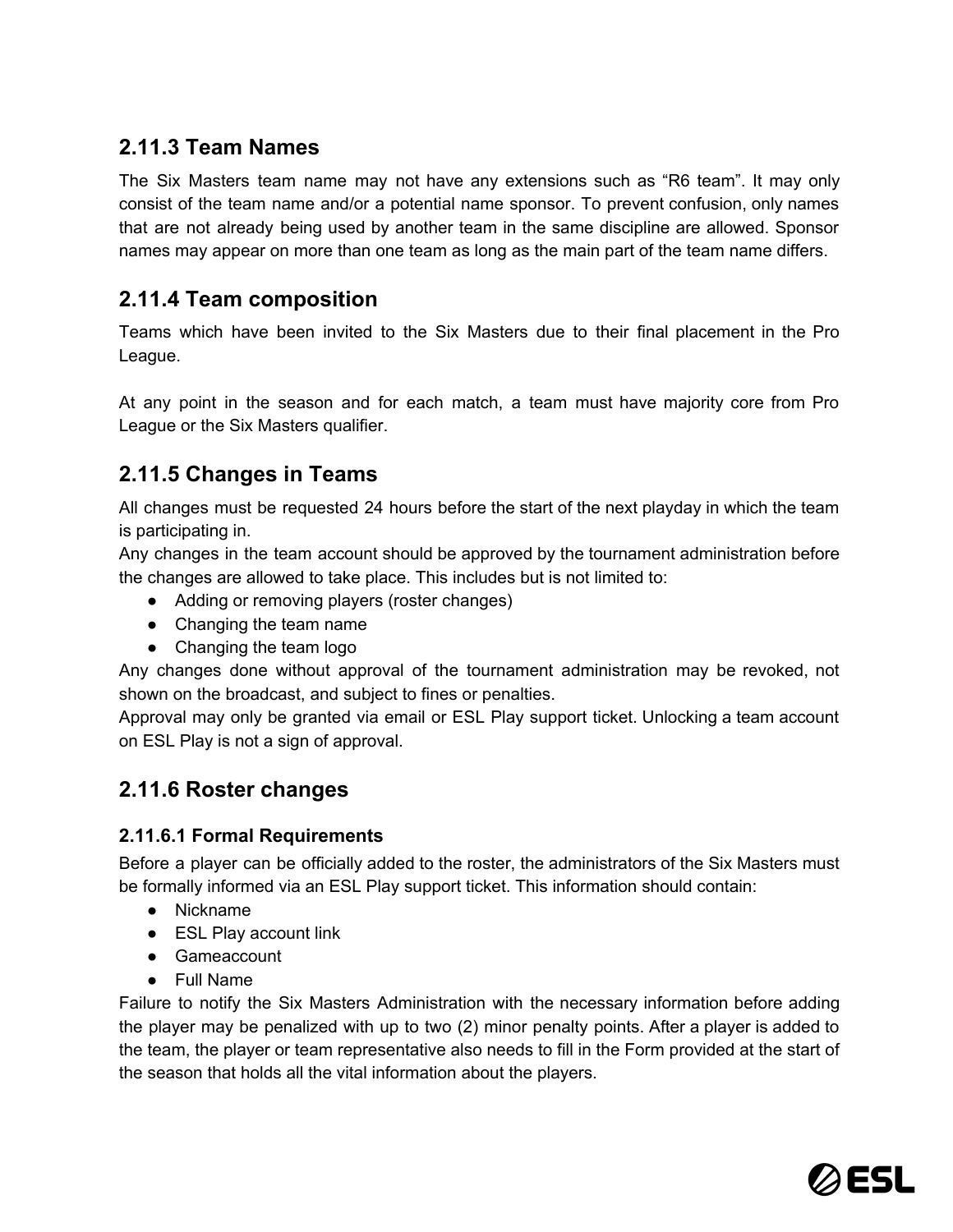#### <span id="page-14-0"></span>**2.11.6.2 Player Addition Deadline**

During the season, a player needs to be added to the roster at the latest 24 hours before a match is scheduled to start.

#### <span id="page-14-1"></span>**2.11.6.3 Number of changes**

Adding players to the team is limited to two additions per season.

#### <span id="page-14-2"></span>**2.11.7 Match lineup**

The lineup for each match must always fulfill the criteria of the Team Composition rule. Lineup changes can be made at any point of the match if there is a proper reason (i.e. connection problems). The delay caused must not exceed 5 minutes and excessive changes/abuse of this rule are forbidden.

### <span id="page-14-3"></span>**2.11.8 Insufficient players**

If a team for any reason does not have the sufficient number of players to participate in a Six Masters match, the team will be awarded a loss with the worst possible result. Therefore it is suggested that every Six Masters team has substitutes added in the roster to compensate for any player losses during the season.

#### <span id="page-14-4"></span>**2.11.9 Multiple Contracts**

For a participant in the Six Masters to have a contract or agreement with 2 or more Six Masters teams or teams of any other tournament that qualifies to the Six Masters is strictly forbidden, may it be written or oral. If such a contract or agreement is found to be in existence, ESL reserves the right to bar the player from playing any more matches until the situation has been resolved. If the situation can not be resolved, the Six Masters have the right to remove the player or team(s) in question.

### <span id="page-14-5"></span>**2.12 Cheating**

#### <span id="page-14-6"></span>**2.12.1 Cheat Software**

The use of the following programs is considered cheating: Multihacks, Wallhack, Aimbot, Colored Models, No- Recoil, No-Flash and Sound changes. These are only examples, other programs or methods may be considered cheats as well.

Players are also not allowed to run the following programs: Teamviewer (or any other similar screen sharing program), or Virtual Machines of any kind including but not limited to Hyper-V, VM Ware, or VirtualBox. If these programs are detected during a match, the team will be penalized and the guilty player might be barred from league play for a certain number of games decided on by the tournament administration team.

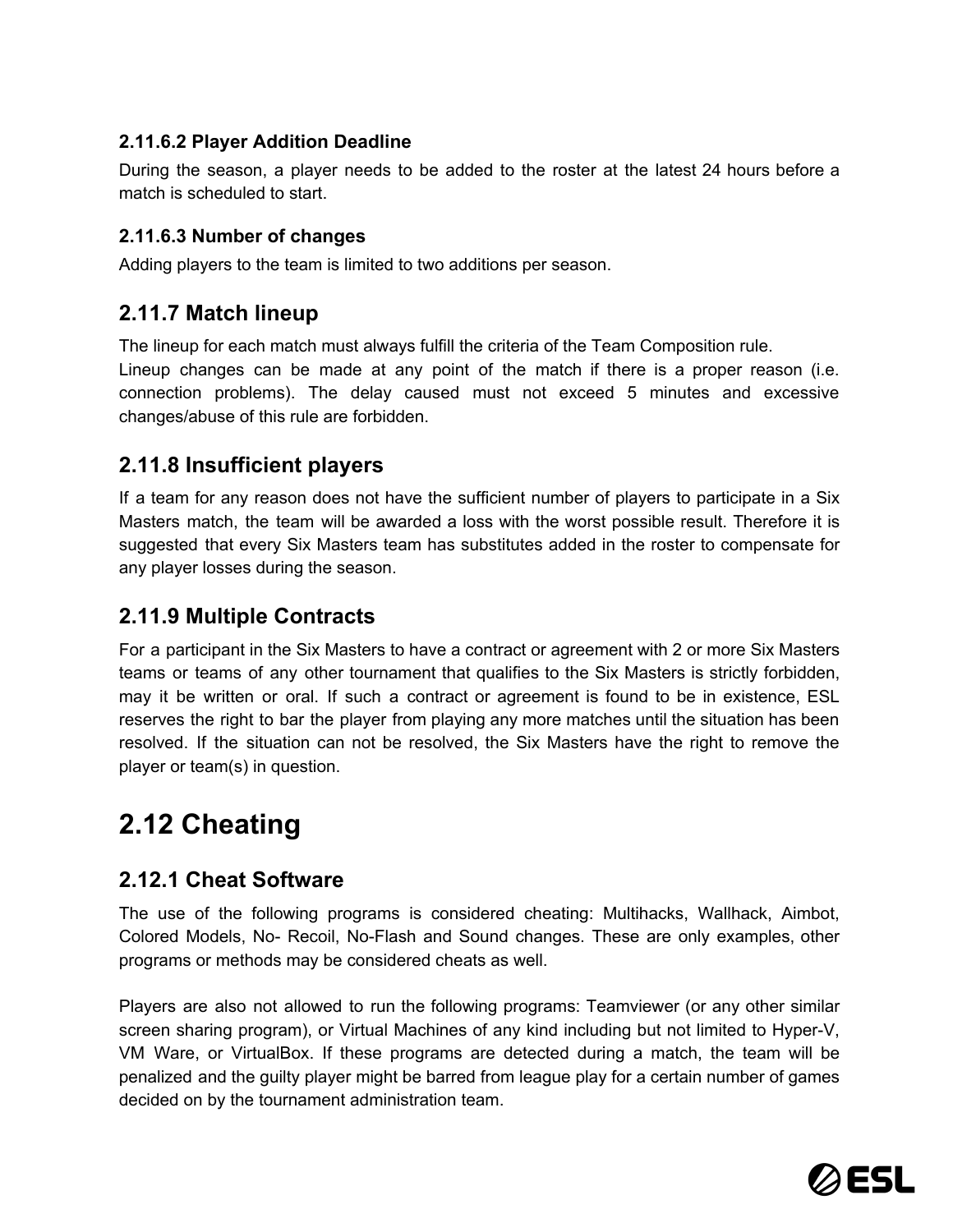### <span id="page-15-0"></span>**2.12.2 Information Abuse**

Communication during the match with people not involved in the match is strictly forbidden, the same is true for using information about your game from other external sources such as streams while the match is being played.

### <span id="page-15-1"></span>**2.12.3 Methods to Detect Cheating**

ESL reserves the right to use different methods to inspect participants and their equipment, with or without prior information. One of these is the use of metal detectors on participants entering the stage. Participants are not allowed to refuse these inspections.

### <span id="page-15-2"></span>**2.13 Anti-Cheat**

### <span id="page-15-3"></span>**2.13.1 MOnitor System Status (MOSS)**

Moss Anticheat is mandatory for all players to use for the full duration of all matches without exception. If a player cannot use MOnitor System Status (MOSS) then they may not be allowed to take part in a match. At offline events, this rule will usually not be applied.

### <span id="page-15-4"></span>**2.14 Prize Money**

All prize money should ideally be paid out 30 days after the Six Masters season in question has been completed, but it may take as long as 90 days for the payment to be completed. If a team does not request the prize money payment within the presented deadline, their payment will be delayed.

### <span id="page-15-5"></span>**2.14.1 Prize Deductions Due to Penalty Points**

Every penalty point that a participant acquires during a season is penalized with a prize money deduction. The deductions are as follows:

- For every minor penalty point a 1% overall prize money deduction will occur.
- For every major penalty point a 10% overall prize money deduction will occur.

The deduction is calculated out of the grand total of prize money awarded to the participant at the end of the last part of the competition in question, including both online and offline won prizes, but excluding the part that is meant to compensate for travel expenses. The deducted prize-money will be proportionally added upon the other teams, thus no prize money gets lost through penalty points.

It should be noted that a team that received extremely high prize money deduction in total over several of the tournament stages may be disqualified.

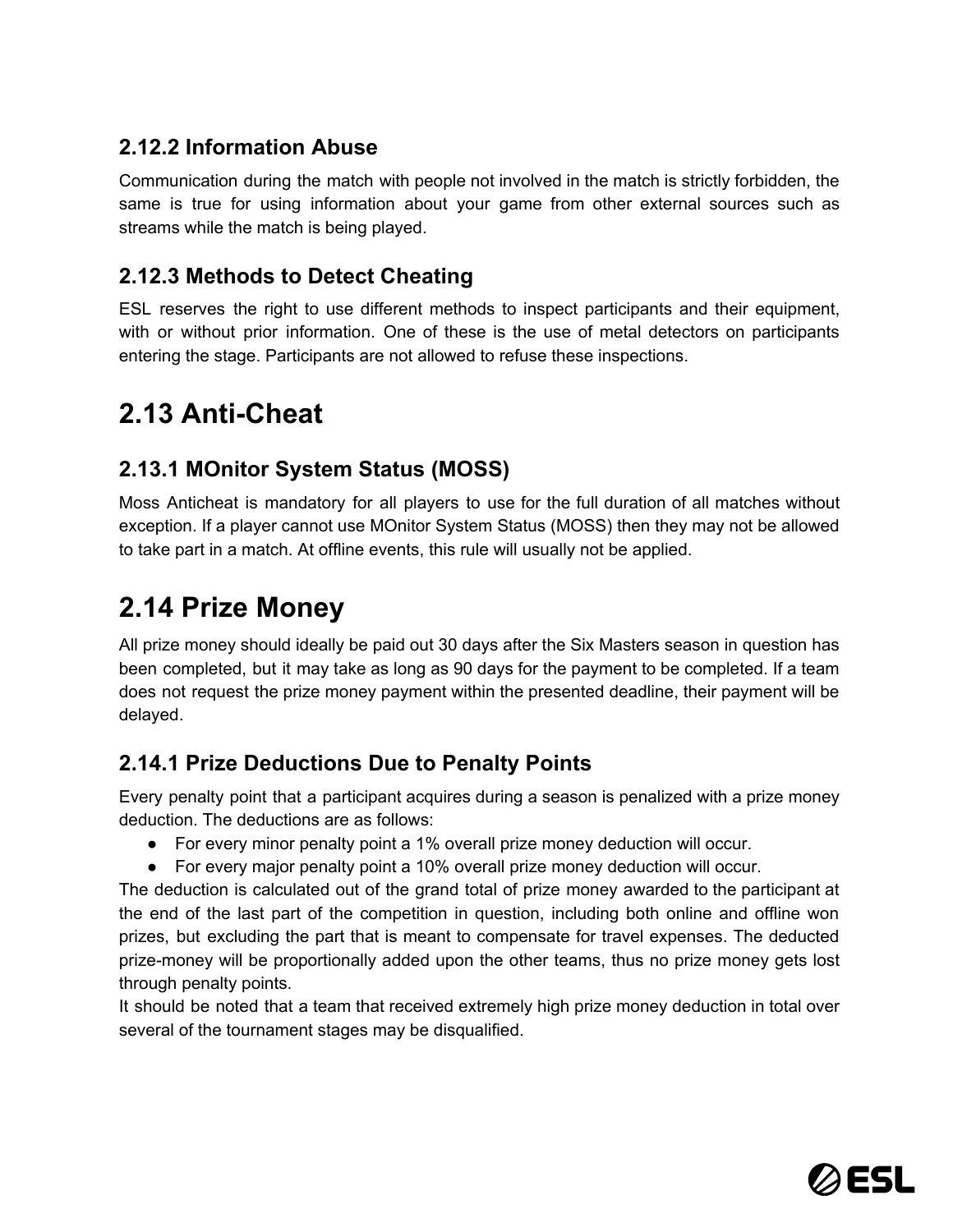### <span id="page-16-0"></span>**2.14.2 Prize Deductions Due to Monetary Fines**

Monetary fines are not redistributed to the other participants but just removed from the winnings of the team in question.

### <span id="page-16-1"></span>**2.14.3 Withdrawal of Prize Money**

Prize money must be requested by the official point of contact for a team.

As long as the prize money for the Six Masters has not been paid out, ESL reserves the right to cancel any pending payment if any evidence of fraud or foul play have been discovered.

### <span id="page-16-2"></span>**2.14.4 Transfer of Prize Money**

The prize money will be sent as a bank transfer or PayPal as specified by the team representative. Failure to provide sufficient information for the payments to be complete will result in payments not being made. If a participant has not collected their winnings within one year of the initial payment date the prizes are forfeited. The full amount of prize money will be sent to one recipient only.

### <span id="page-16-3"></span>**2.15 Leaving the Six Masters**

### <span id="page-16-4"></span>**2.15.1 Leaving During the Season**

If a team leaves the Six Masters during a season, the team forfeits all prize money accumulated for the season.

<span id="page-16-5"></span>The prize money of the team will be redistributed between other Six Masters teams.

#### **2.15.2 Deletion of Matches**

All matches involving teams or players that have left the Six Masters before the end of the season will be deleted.

At offline events this rule is limited to the time availability of the tournament.

#### <span id="page-16-6"></span>**2.15.3 Replacement teams**

If a participant for any reason leaves the Six Masters, a replacement will be called up. If this happens before the replacement deadline, the replacement will inherit any financial benefits like paid flights and hotels from the dropped participant. Usually groups or brackets will not be reseeded if they were already publicly announced before the drop-out happened. In special cases, when the fairness of the competition is in jeopardy, the administration can still change or even re-draw the tournament.

Replacement participants will be considered and contacted to ask whether or not they want to participate.

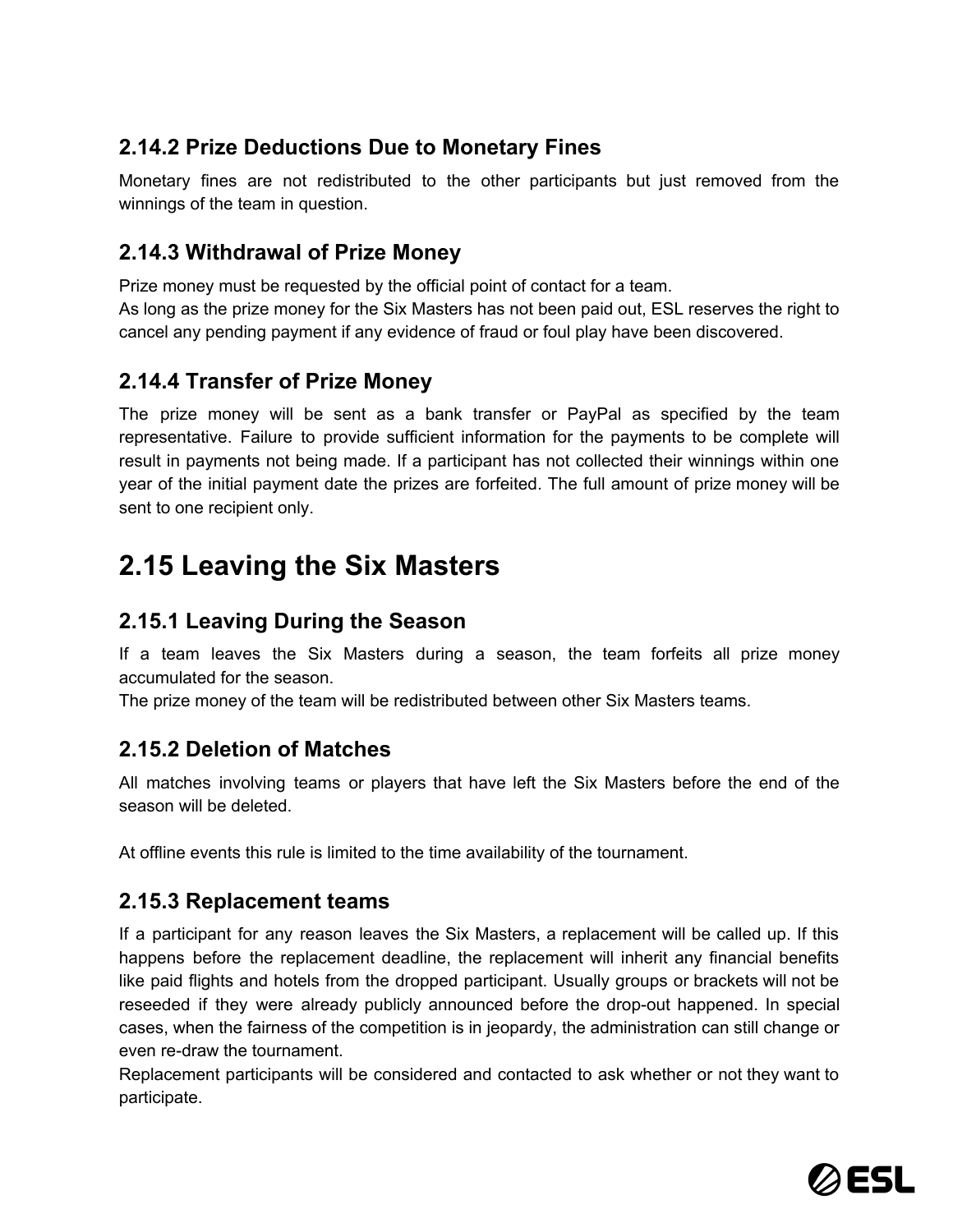#### <span id="page-17-0"></span>**2.15.3.1 Replacement Tiebreaker**

If participants have an identical score/position on/in the relevant invite list or qualifier, the one that has had the smallest change in lineup since then will be preferred.

If that leaves several options, the tournament administration will make a choice based on other results or, if the schedule permits, additional matches.

#### <span id="page-17-1"></span>**2.15.3.2 Replacement Deadline**

<span id="page-17-2"></span>The deadline for replacing a team in the group stage is the end of the first week.

### **2.16 Match Start**

### <span id="page-17-3"></span>**2.16.1 Punctuality**

All matches in the Six Masters should start as stated in the official communication or as soon as the previous match is over. Any changes in the starting time must be approved by the tournament administration.

All participants should be ready for 60 minutes before the scheduled time for each match.

In offline events, we expect every player to be at the tournament area as stated in the tournament directions info mails to set up, prepare and solve any technical problems that might occur.

If you notice at any point you will be late for any match, please inform a tournament official as soon as possible! Any delays caused by showing up late may lead to penalty points which means a prize money deduction for you / your team.

### <span id="page-17-4"></span>**2.16.3 Delaying the match**

<span id="page-17-5"></span>Penalties for delaying a match will be awarded if a participant is more than 10 minutes late.

### **2.16.2 Participants Not Showing**

If a participant is not ready to play until 25 minutes after the scheduled start of the match, it is considered a no show. In that case, the participant will be penalized and lose the match with the worst score possible.

### <span id="page-17-6"></span>**2.17 Mappool**

- Theme Park
- Consulate
- Border
- Kafe Dostoyevsky
- Club House
- Villa

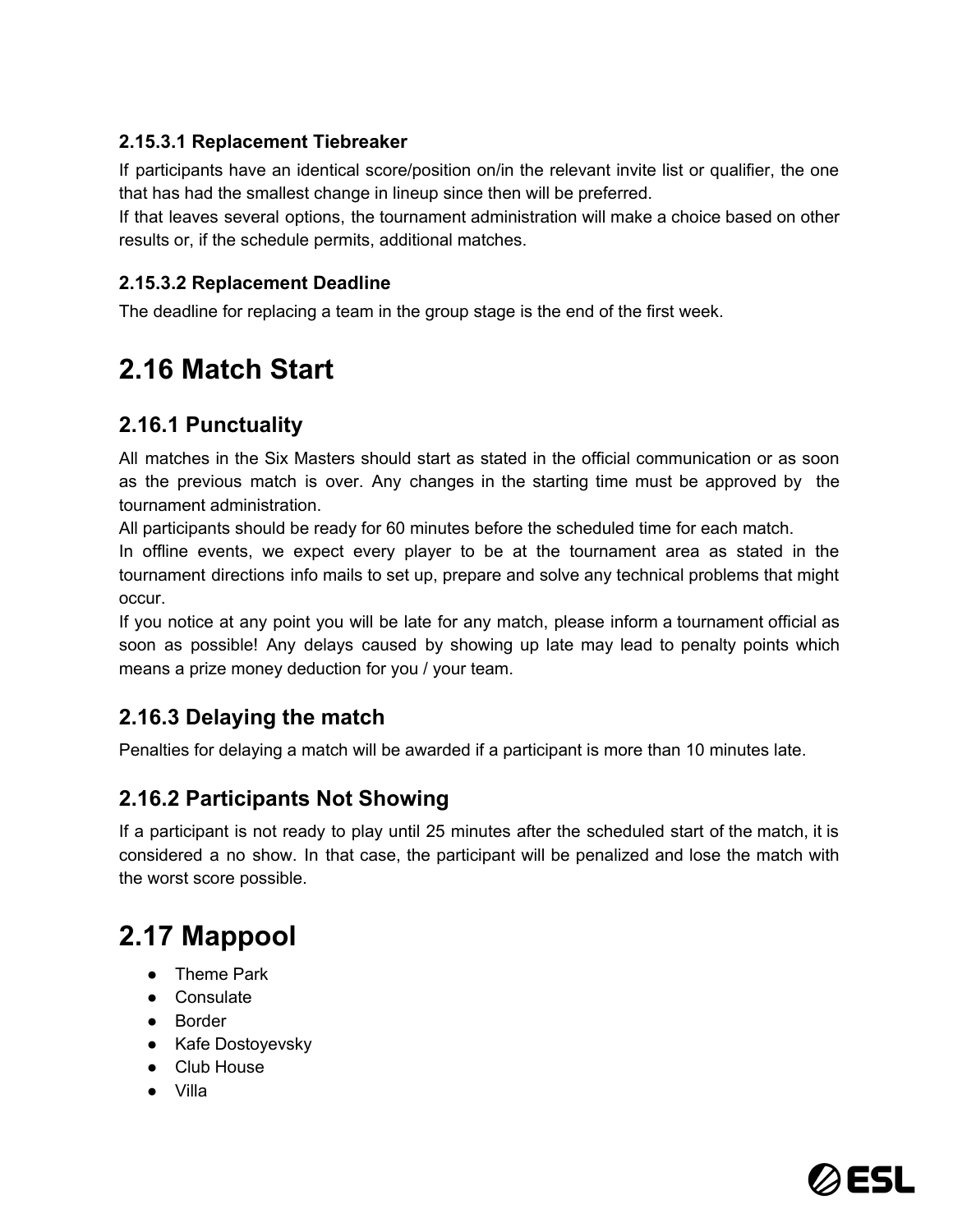● Coastline

### <span id="page-18-0"></span>**2.18 Match Procedures**

### <span id="page-18-1"></span>**2.18.1 Lineup**

Teams have to submit their lineup (list of players for each match) for offline and online events before the deadline given by the tournament administration. In online matches, this deadline is usually 2 hours before each match.

### <span id="page-18-2"></span>**2.18.2 Determining the "better seed"**

Unless the team with the better seed is obvious from the tournament progression, a coinflip will be used to determine the better seed. The team with the better seed will choose which team starts the veto.

#### <span id="page-18-3"></span>**2.18.3 Map veto process**

The map veto must be started one hour prior to the match starting time, or as soon as the teams for that match are determined (whichever is later).

Each Team has 3 Minutes per step, during that time they are allowed to speak and talk about the next pick or ban.

Maps are played in the order they are picked.

Sides in the last map (except in Best of 1) are chosen by the team with the best round difference in the previous maps. In case of a same round difference, coinflip will determine which team decides the starting side. The team that does not decide the starting side decides the starting side on overtime.

#### <span id="page-18-4"></span>**2.18.3.1 Best of 2**

- Team A bans map
- Team B bans map
- Team A Picks Map (Team B Picks Starting Side, Team A Picks OT Side)
- Team B Picks map (Team A Picks Starting Side, Team B Picks OT Side)
- Unplayed Map
- Unplayed Map
- Unplayed Map

#### <span id="page-18-5"></span>**2.18.3.2 Best of 3**

- Team A bans map
- Team B bans map
- Team A picks map 1

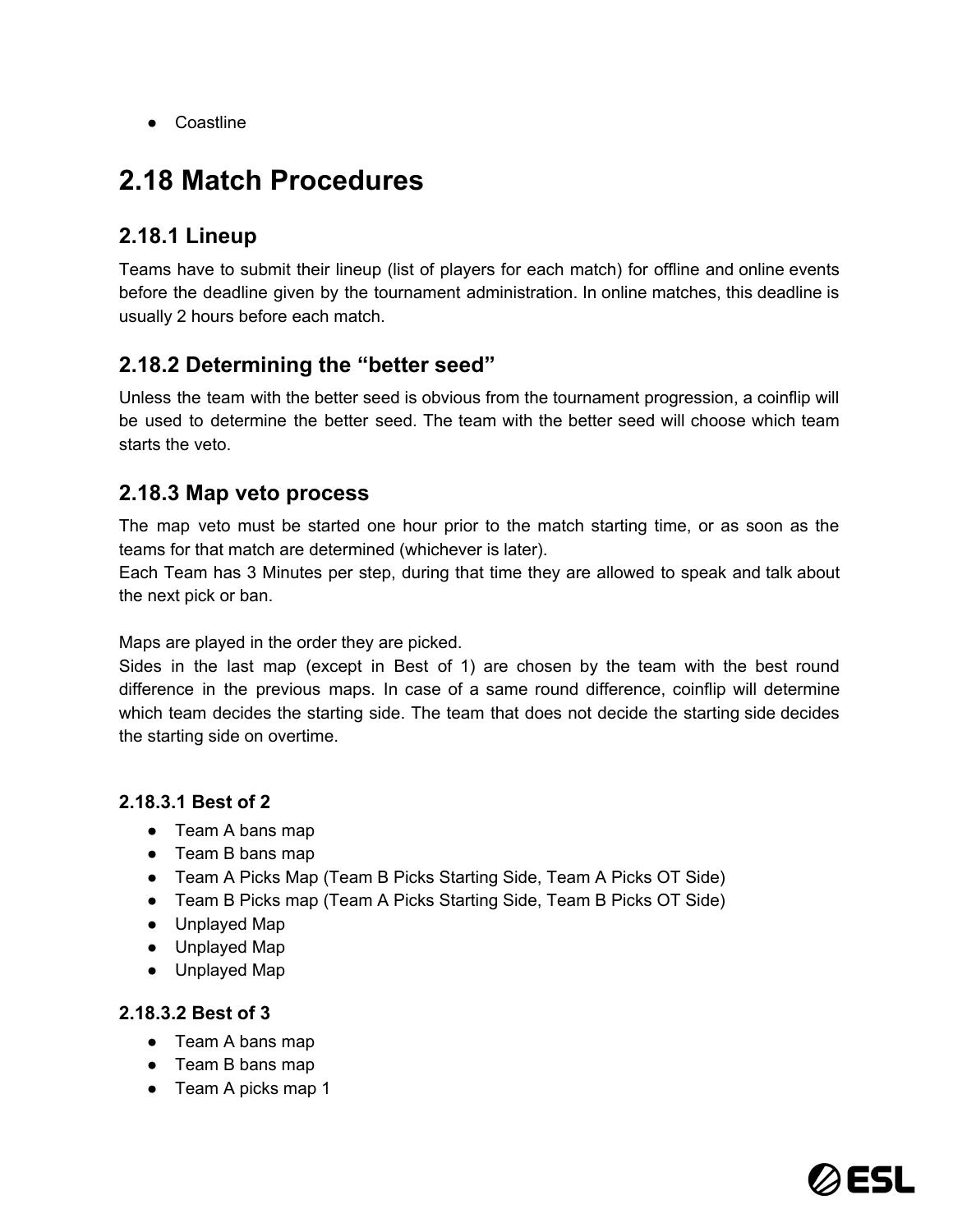- Team B picks side on map 1
- Team A picks side on OT on map 1
- Team B picks map 2
- Team A picks side on map 2
- Team B picks side on OT on map 2
- Team A bans map
- Team B bans map
- Remaining map is map 3

#### <span id="page-19-0"></span>**2.18.3.3 Best of 5**

- Team A bans map
- Team B bans map
- Team A pick's map 1
- Team B picks side on map 1
- Team B picks map 2
- Team A picks side on map 2
- Team A pick's map 3
- Team B picks side on map 3
- Team B picks map 4
- Team A picks side on map 4
- Remaining map is a map 5

#### <span id="page-19-1"></span>**2.18.4 Breaks between Maps**

After each map a player may take a maximum of five minutes to join the next game. Longer breaks will be given after every two maps.

### <span id="page-19-2"></span>**2.18.5 Leaving the Lobby**

All matches must be played to the end, failure to do so will be penalized. A match is considered complete when the final scoreboard is shown on screen.

### <span id="page-19-3"></span>**2.18.6 Match Result**

The result must be immediately added and confirmed by both parties on ESL Play, even if more match records are missing and in need of uploads. A protest may still be made even after a match result has been confirmed and accepted on the ESL website. Please refer to the game specific rules for what match records and media that needs to be uploaded.

### <span id="page-19-4"></span>**2.18.7 Storage and keeping of Match Media**

All match media (screenshots / demo's / replays / etc.) must be stored by the participants for a minimum of 2 weeks after the match has ended. If there is a protest on the match, the records

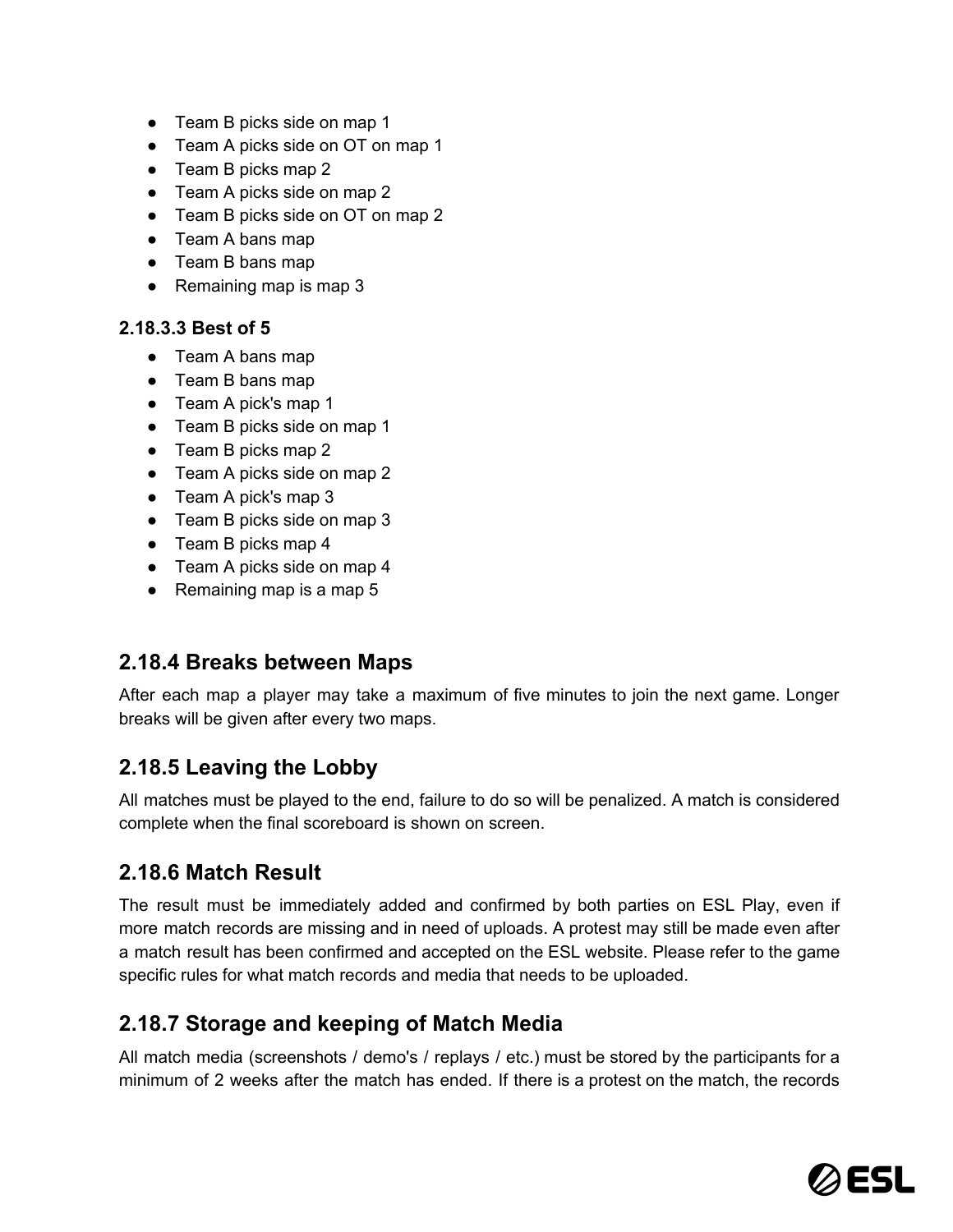needs to be stored by the participants for a minimum of 2 weeks after the protest has been closed and resolved.

### <span id="page-20-0"></span>**2.19 Match Protests**

### <span id="page-20-1"></span>**2.19.1 Definition**

A protest is for problems that affect the match outcome; a protest may even be filed during a match for things like incorrect server settings and other related issues. A protest is the official communication between the parties and a tournament administration.

### <span id="page-20-2"></span>**2.19.2 Match Protest Rules**

#### <span id="page-20-3"></span>**2.19.2.1 Deadline for Match Protests**

The latest time that participants are allowed to issue a match protest is the earliest of the three following:

- 72 hours after the scheduled starting time of the match
- The beginning of the next match for either of the two participants (a minimum of 10 minutes have to be kept between two matches by all participants)
- Only at offline events: The end of the event day (departure of the admins)

#### <span id="page-20-4"></span>**2.19.2.2 Contents of a Match Protest**

The protest must contain detailed info about why the protest was filed, how the discrepancy came to be and when the discrepancy occurred. A protest may be declined if proper documentation is not presented. A simple "they are cheaters" will not do.

#### <span id="page-20-5"></span>**2.19.2.3 People in a Match Protest**

In team matches, only one representative per team is supposed to be writing in the protest.

#### <span id="page-20-6"></span>**2.19.2.4 Behaviour in Match Protests**

Insults and flaming are strictly prohibited in a protest, and may result in penalty points or the protest being ruled against the insulting party.

### <span id="page-20-7"></span>**2.20 Results in Rematch**

If the rules stipulate that a rematch is to be played, the victim of the incident is to decide whether or not this rematch is actually to be played. If the victim of the offence decides that a rematch is to be played, then the old result is null and void, and only the new result will count in the rankings.

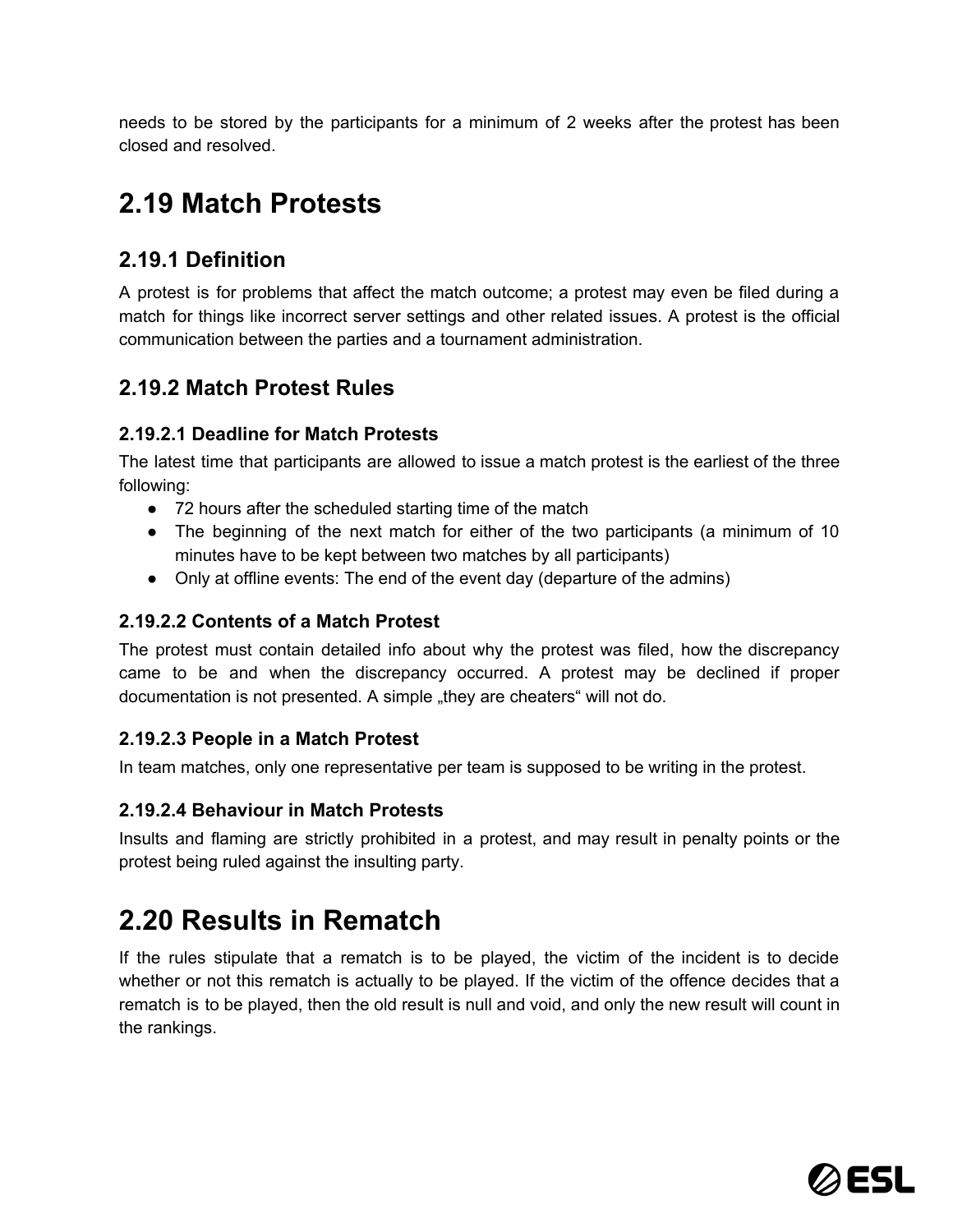### <span id="page-21-0"></span>**2.21 Tournament administration**

The instructions of tournament administration should always be obeyed and followed. Failure to do so may result in penalty points being awarded.

### <span id="page-21-1"></span>**2.22 Reschedules**

Reschedules are, in general, not allowed. In case of extenuating circumstances, the tournament administration may force a reschedule and decide on the terms of it.

### <span id="page-21-2"></span>**2.23 Interviews**

For every game, one player from each team must be available for an interview. The team has to provide contact information for an interview in that case. The player should also be available for a comment after the match.

For online matches of Six Masters, post match interviews will be done with winning team. In case of a tie, both teams participating in match will be part of post match interview.

### <span id="page-21-3"></span>**2.24 Photo and Other Media Rights**

By participating, all players and other team members grant ESL the right to use any photographic, audio or video material on their website or for any other promotional purpose. Additionally, each player has to sign two copies of a release form that he will receive beforehand for reading and have to sign before he starts his first match.

## <span id="page-21-4"></span>**3 Tournament progression**

### <span id="page-21-5"></span>**3.1 Group stage**

<span id="page-21-6"></span>8 teams play one Bo1 against a single team per playday.

### **3.1.1 Ties in standings**

In case of a tie, the following rules will be applied, in the order they're presented in:

- 1. Mini league points
- 2. Mini league round difference
- 3. Overall round difference
- 4. Mini league rounds won
- 5. Overall rounds won
- 6. Rematch

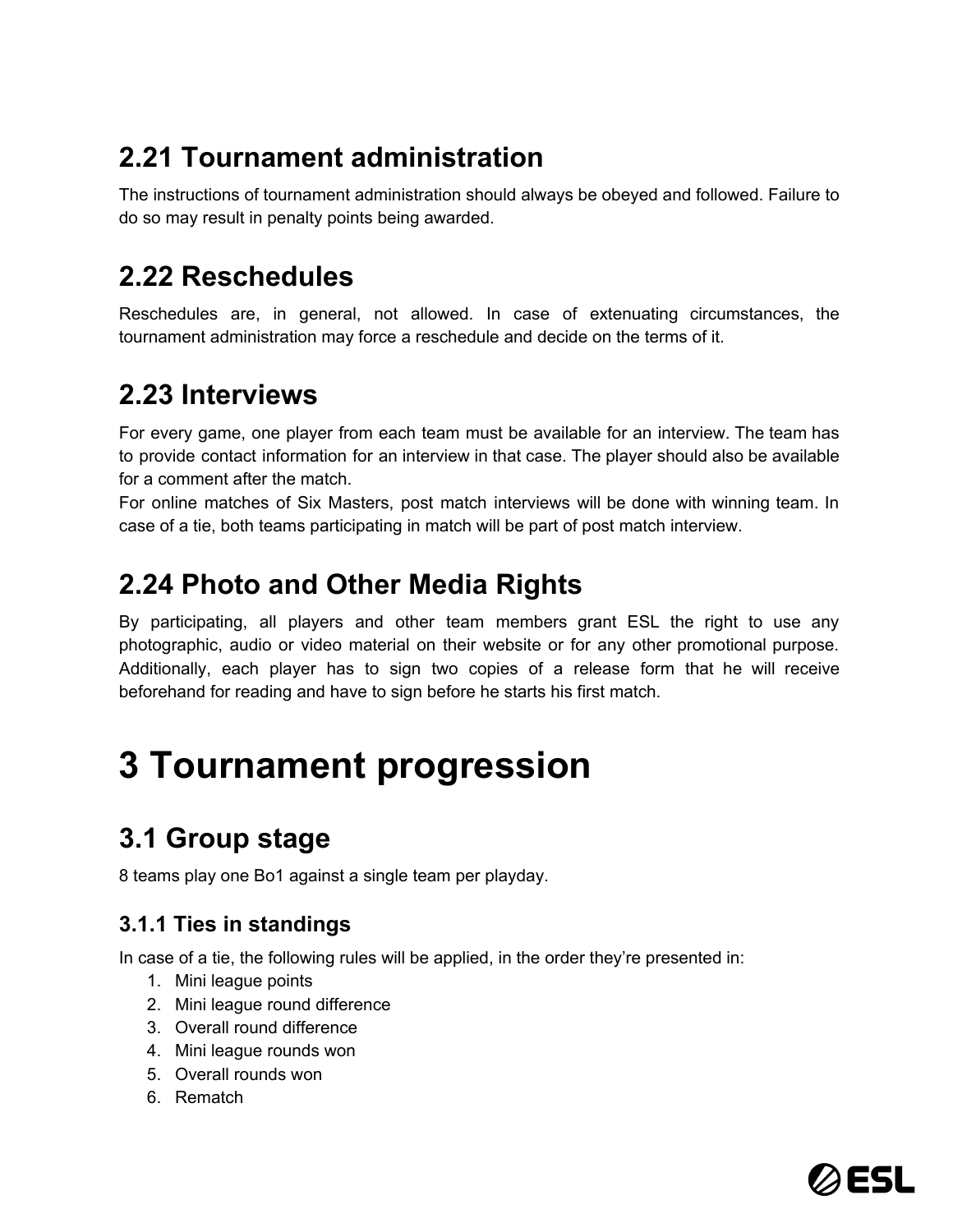<span id="page-22-0"></span>A mini league considers the matches between the tied teams.

### **3.1.2 Rematch**

<span id="page-22-1"></span>The rematch is played in a best of 3 format.

### **3.3 Season Finals**

<span id="page-22-2"></span>Reserved

### **3.3.1 Seeding**

<span id="page-22-3"></span>Reserved

## **5 Game Specific Rules**

### <span id="page-22-4"></span>**5.1 Game hosting**

Only the Administrator / Observer / Commentator is allowed to create a server. The game must be hosted on a local Server with the correct Settings.

### <span id="page-22-5"></span>**5.1.1 Local servers of each Region**

By default game will be hosted on the following servers:

ANZ: AUS

It is possible to change the Datacenter to a different one instead of the Default one, and both Teams need to agree on their choice, the Tournament Administration needs to approve that change.

If any of the Teams face connectivity issues with the standard Data Centers (based on the lowest ping), the Tournament Administration can choose a different Datacenter which the Lobby gets hosted on.

### <span id="page-22-6"></span>**5.2 Game settings**

- Time of the Day: Day
- HUD Settings: Pro League

### <span id="page-22-7"></span>**5.2.1 Best of 2**

- Number of Bans: 4
- Ban Timer: 20
- Number of rounds: 12
- Attacker/Defender role swap: 6

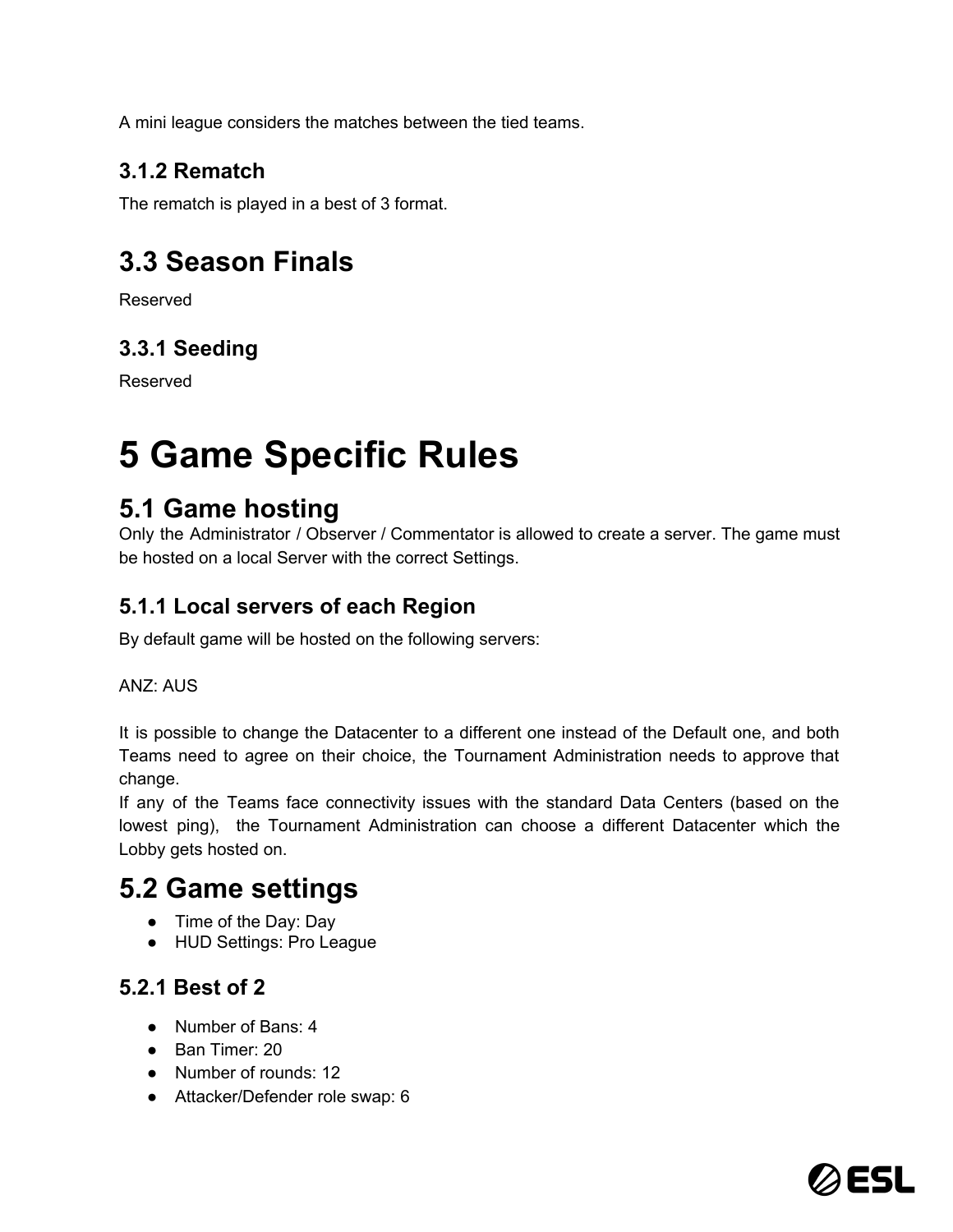- Overtime: 3
- Overtime Score Difference: 2
- Overtime role change: 1
- Objective rotation parameter: 2
- Objective Type Rotation: Rounds Played
- Attacker unique spawn: On
- Pick Phase Timer: 15
- 6TH Pick Phase: On
- 6TH Pick Phase Timer: 15
- Reveal Phase Timer: 5
- Damage handicap: 100
- Friendly fire damage: 100
- Injured: 20
- Sprint: On
- Lean: On
- Death replay: Off

### <span id="page-23-0"></span>**5.2.2 Best of 3**

- Number of Bans: 4
- Ban Timer: 20
- Number of rounds: 12
- Attacker/Defender role swap: 6
- Overtime Rounds: 3
- Overtime Score Difference: 2
- Overtime role change: 1
- Objective rotation parameter: 2
- Objective Type Rotation: Rounds Played
- Attacker unique spawn: On
- Pick Phase Timer: 15
- 6TH Pick Phase: On
- 6TH Pick Phase Timer: 15
- Reveal Phase Timer: 5
- Damage handicap: 100
- Friendly fire damage: 100
- Injured: 20
- Sprint: On
- Lean: On
- Death replay: Off

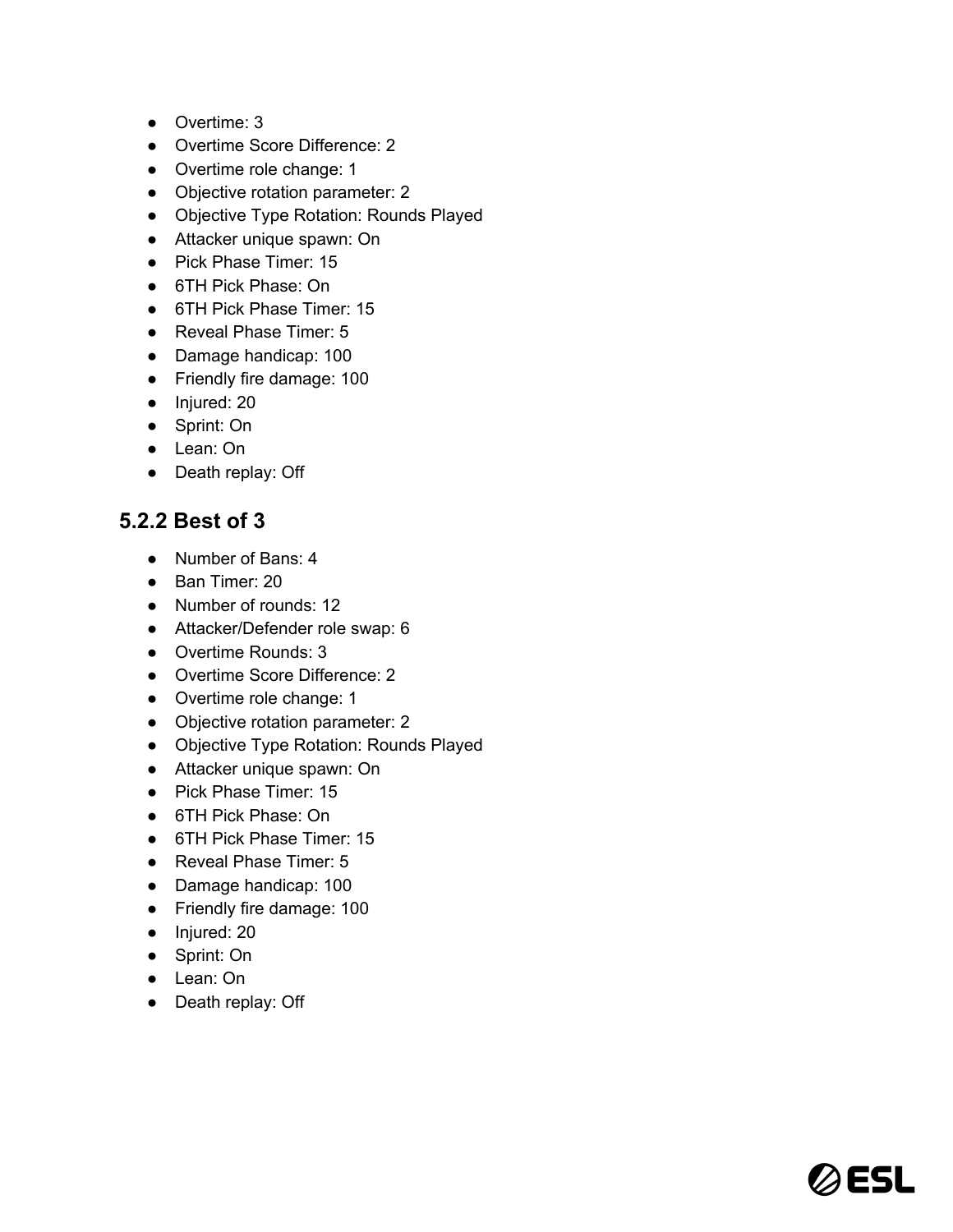### <span id="page-24-0"></span>**5.2.2 Best of 5 (with infinite overtime)**

- Number of Bans: 4
- Ban Timer: 20
- Number of rounds: 12
- Attacker/Defender role swap: 6
- Overtime Rounds: Infinite
- Overtime Score Difference: 2
- Overtime role change: 1
- Objective rotation parameter: 2
- Objective Type Rotation: Rounds Played
- Attacker unique spawn: On
- Pick Phase Timer: 15
- 6TH Pick Phase: On
- 6TH Pick Phase Timer: 15
- Reveal Phase Timer: 5
- Damage handicap: 100
- Friendly fire damage: 100
- Injured: 20
- Sprint: On
- Lean: On
- Death replay: Off

#### <span id="page-24-1"></span>**5.2.3 Game mode: TDM BOMB**

- Plant duration: 7
- Defuse duration: 7
- Fuse time: 45
- Preparation: 45
- Action: 180

### <span id="page-24-2"></span>**5.3 Operators, gadgets, equipment, attachments**

All Operators are allowed, unless tournament administration explicitly forbids it or they are marked as quarantined. The tournament administration reserves the right to ban specific gadgets, operators, equipment or attachments at any time to guarantee that no advantage gets abused. Tournament administration will do their best to send any restrictions or rule changes to the teams as soon as possible.

### <span id="page-24-3"></span>**5.3.1 Quarantined Operators**

Operators that are listed as quarantined are not allowed in Six Masters matches List of currently quarantined operators:

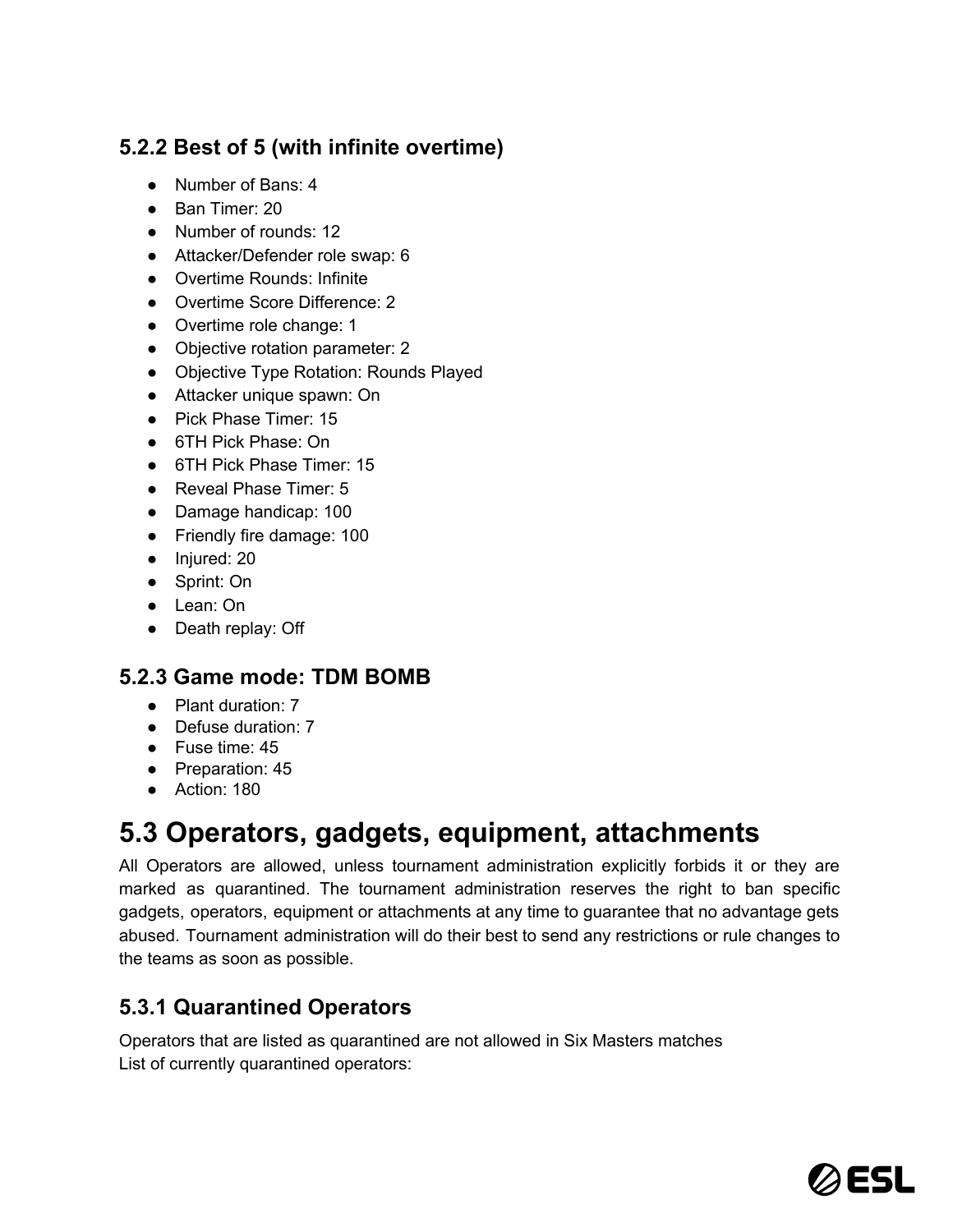### <span id="page-25-0"></span>**5.3.2 Evaluation Period**

Evaluation Period is a period within which the operators of any new season are unavailable to pick in competitive play.

Operators currently in Evaluation Period:

- Oryx
- Iana

#### <span id="page-25-1"></span>**5.3.3 Banned cosmetics**

Cosmetics that are listed as banned, are not allowed in Six Masters matches. List of currently banned cosmetics:

- Outbreak Collection
- Wind bastion Bundle
- Blood orchid Bundle
- Twitch & Valkyrie Elite
- Ember Rise bundle
- Seared Flats bundle
- Satellite bundle
- Wanderer Bundle
- Desolate Bundle
- Mozzie Pizza

If any team will spot their opponents using one of the banned cosmetics in any round, they should notify the tournament administration before the next round will start in order to apply penalty.

### <span id="page-25-2"></span>**5.4 Use of Bugs and Glitches**

It is up to the tournament administration discretion whether or not the use of said bugs had an effect on the match, and whether or not he will award rounds, or the match to the opposing team, or to force a rematch. In extreme cases, the penalty for abusing bugs may be even higher.

#### <span id="page-25-3"></span>**5.4.1 List of bugs or glitches**

Below is a list of known intended and unintended game mechanics. Any situations that arise and are not specified below will be dealt with on a case by case basis. In general, common sense will be applied.

**Unallowed - instant round loss to the team that uses it, further penalties if used again by the same team during the tournament**

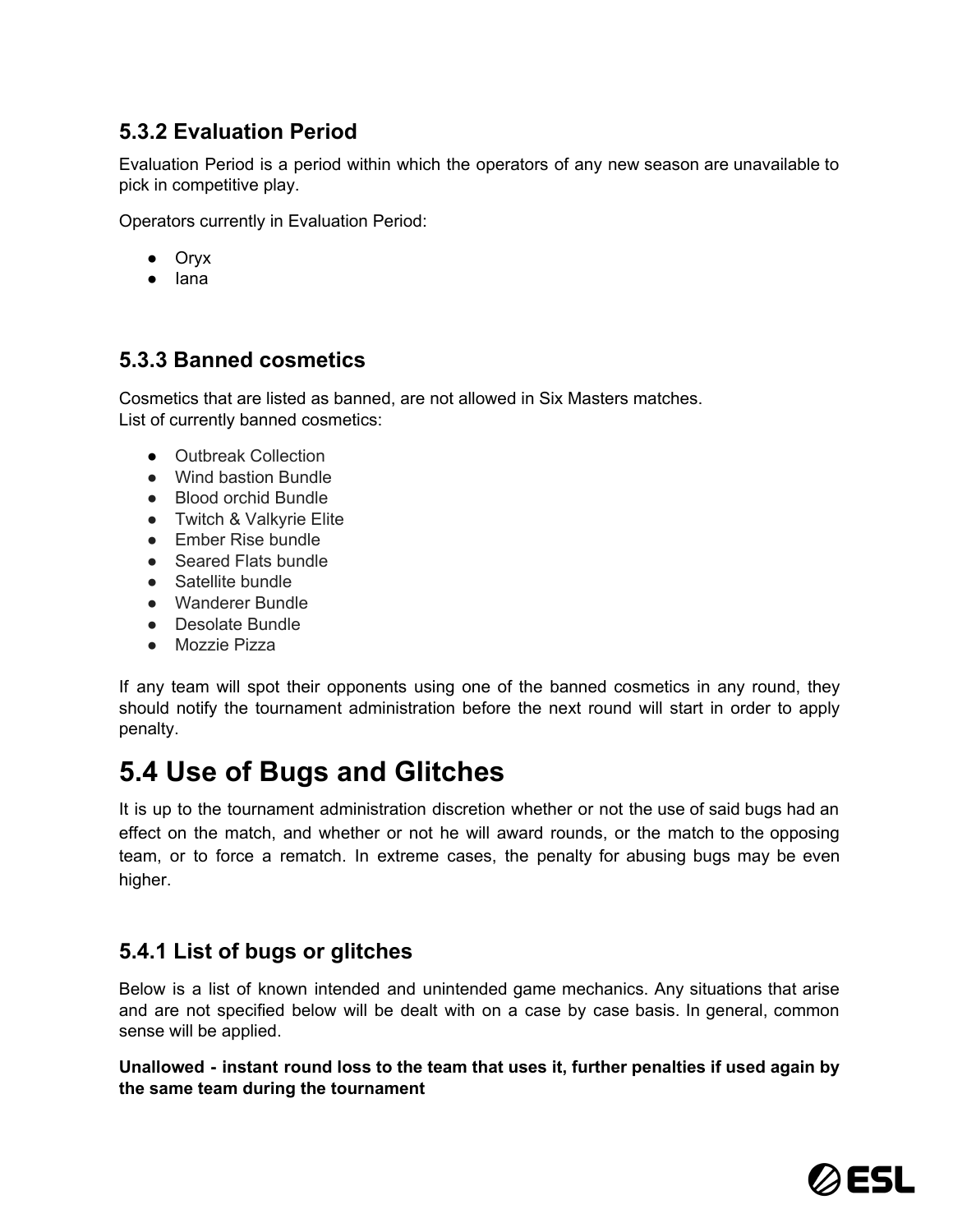- Any position that you must get to or out of by glitching through walls/objects/surfaces, or you cannot be seen or shot at normally
- Using a Mira shield to boost
- Standing on a window ledge undetected
- Shield boosting on to undetected window ledge
- One-way shots
- Shooting through what should be non-destructible walls/floors/ceilings/objects
- Glitching through walls, objects, surfaces etc at any moment
- Blocking window vaulting with a destructible shield
- Placing any kind of equipment or gadget in a place where it can't be destroyed
- Placing a Maestro's Evil Eye on Alibi's decoy.

#### **Allowed**

- Any position that you can get to and out of without glitching through walls/objects/surfaces, and you can be seen and shot at normally
- Shield boosting
- Standing on a window ledge and being detected
- Shield boosting onto a detected window ledge
- Hibana and Thermite charges can be placed anywhere
- Using teammate to boost
- Long arming
- Using equipment or diffusing through a destructible surface
- Destroying the whole floor of a bomb spot so the enemy team can not plant the defuser
- Smoke through wall

The tournament directions reserves the right, also retroactively, to add more bugs to the list of explicitly allowed bugs.

#### <span id="page-26-0"></span>**5.4.2 New Positions**

If any player or team wants to use a new position which is not commonly known, it's strongly recommended to contact tournament officials to check if that position is allowed before using it in any official match. Players and teams have to consider that it takes time to check new positions and therefore they have to contact tournament officials in a reasonable timeframe before an official match.

#### <span id="page-26-1"></span>**5.4.3 Spawn Killing**

The spawn killing which results in a kill of an attacker during the first 2 seconds of the action phase is not allowed.

<span id="page-26-2"></span>Doing so will result in round loss for the defending team.

### **5.5. Rehost requests**

Rehost rules are specified below, including the conditions in which they will be allowed:

• Any issue before the preparation phase starts (game, software or hardware related)

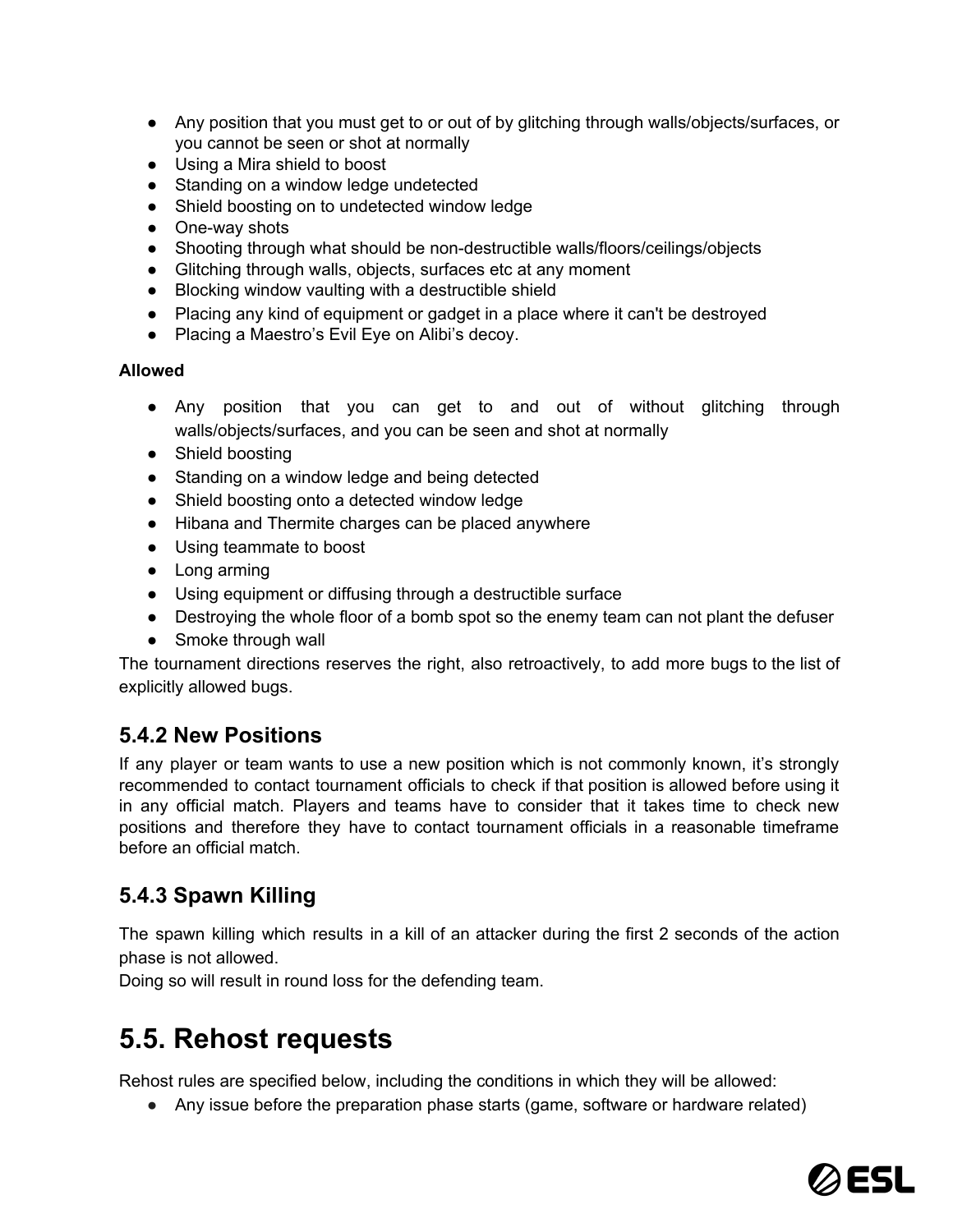- Player can't move (unless it's done on purpose) rehost in the first 30 seconds of the action phase, if no players have taken damage
- Game mechanic not working as intended (shooting, reloading, moving, gadgets, equipment, etc) - rehost up to the first 30 seconds of the action phase, no damage taken by anyone
- Disconnect/hardware problem/software problem rehost in the first 15 seconds of the preparation phase. On offline events, this timing is for the full duration of the preparation phase.
- Observer issue rehost up to the first 30 seconds of the action phase, no damage taken by anyone

<span id="page-27-0"></span>Each team can receive up to 1 rehost per map maximum.

#### **5.5.1 Rehost request procedure**

In case the above conditions are met, players should instantly request a rehost by writing in the ingame chat "rehost", followed by the reason. Players should continue playing until the rehost is confirmed by an admin. Once confirmed, everyone should instantly leave the game.

### <span id="page-27-1"></span>**5.5.2 Continuing a Disrupted Game**

If a match is interrupted then it should be continued where it left off, by re-host. If a round is to be replayed due to a rehost, players must choose the same operators, same sixth pick, same starting sites, same bombsites, same equipment and same gadgets.

#### <span id="page-27-2"></span>**5.5.3 Player Disconnect after rehost time**

If a player will disconnect after match time specified in 5.5 Rehost requests, the round will continue. If a player wont reconnect till the end of a round, lobby will be remade. This redo of the lobby does not count as rehost that is requested by the team.

# <span id="page-27-3"></span>**6 ESIC, Rule Violations and Punishments**

All penalties are at the discretion of the tournament administration, and may be more or less severe than what is specified in this rulebook depending on the circumstances.

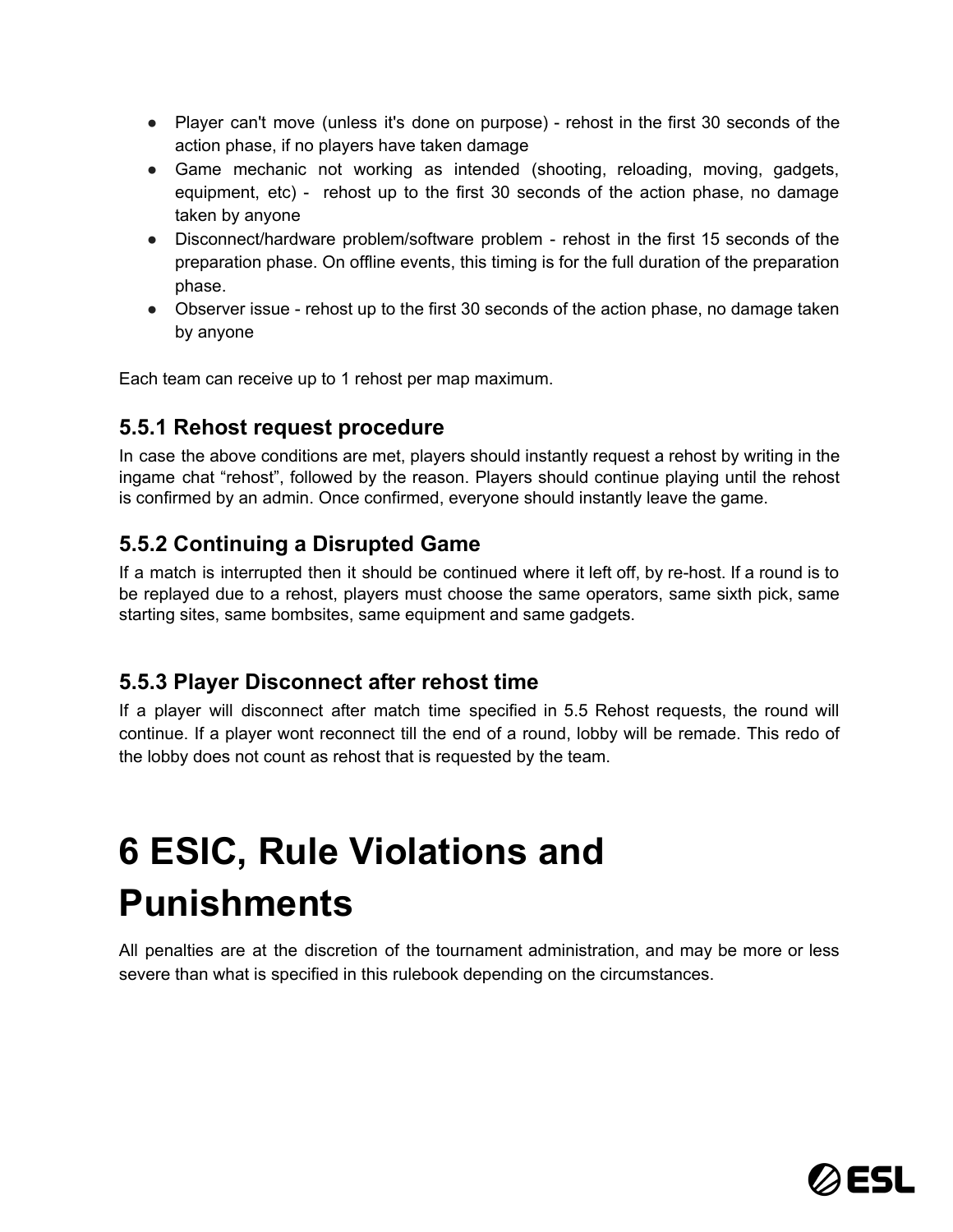### <span id="page-28-0"></span>**6.1 ESIC**

ESL and its tournaments are part of ESIC, the Esports Integrity Coalition. That means that all rules and regulations of ESIC apply to all ESL tournaments, including the Six Masters. You can look them up on their website at [http://www.esportsintegrity.com/.](http://www.esportsintegrity.com/)

### <span id="page-28-1"></span>**6.2 Prize Deductions Due to Penalty Points**

Every penalty point that a participant acquires during a season is penalized with a prize money deduction. The deductions are as follows:

- For every minor penalty point a 1% overall prize money deduction will occur.
- For every major penalty point a 10% overall prize money deduction will occur.

### <span id="page-28-2"></span>**6.2.1 Maximum amount of penalty points**

Any participant that accumulates 30% prize money penalty during a season will be disqualified. The disqualified participant forfeits all prize money accumulated for the competition in question and gets banned at least until the end of that season.

### <span id="page-28-3"></span>**6.3 First-time and repeat offences**

All punishments listed below are meant for first-time offences. Repeat offenders (both the specific player and - in team competitions - his team) will be punished proportionally harder.

### <span id="page-28-4"></span>**6.4 Duration of punishments**

<span id="page-28-5"></span>Unless otherwise specified, punishments usually last one season.

### **6.5 Code of Conduct**

All Six Masters participants agree to behave in an appropriate and respectful manner towards other participants, spectators, the press, Ubisoft, ESL and more. Being role models is an occupational hazard of being a Six Masters player or organizer and we should behave accordingly. Any sort of harassment should be reported to the tournament administration immediately. Harassment includes but is not limited to offensive statements or actions related to gender, gender identity and expression, age, sexual orientation, disability, physical appearance, body size, race, religion. Also considered harassment are things like sexual images in public spaces, deliberate intimidation, stalking, following, harassing photography or recording, sustained disruption of talks or other events, inappropriate physical contact and unwelcome sexual attention. Similar restrictions apply not only to the participants, but every single person involved with the Six Masters. Anyone breaking this code of conduct may be punished, including expulsion and possibly criminal prosecution.

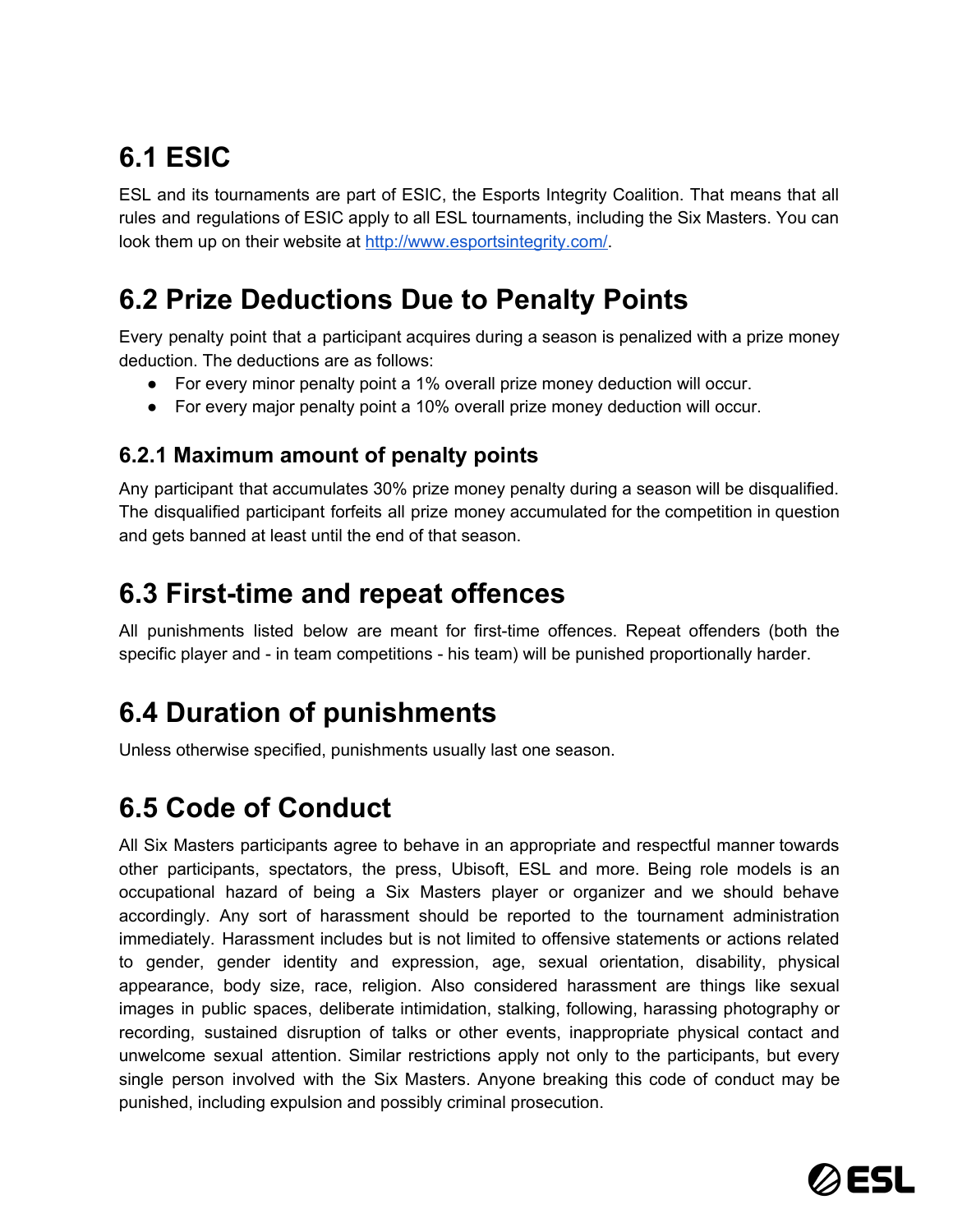### <span id="page-29-0"></span>**6.6 General Punishments**

### <span id="page-29-1"></span>**6.6.1 Breaking confidentiality**

Depending on the information and platform where it is leaked, participants are punished with between 2 minor to 1 major penalty points. For more severe offences, higher punishments will be applied.

### <span id="page-29-2"></span>**6.6.2 Refusal of match broadcast**

Participants that refuse to have their match broadcasted or do not make the necessary accommodations for it to happen will be punished with the loss of the match with the worst result possible and 1 major penalty point.

### <span id="page-29-3"></span>**6.6.3 Providing and changing participants details**

#### <span id="page-29-4"></span>**6.6.3.1 Providing incorrect details**

Participants that provide incorrect details will be punished between 1 to 3 minor penalty points. If there is proof of faking details, the player may be banned and/or the team may be disqualified.

#### <span id="page-29-5"></span>**6.6.3.2 Providing details after the deadline**

Participants will receive an official warning if they do not provide details on time. Depending on the details requested, this step may be skipped.

If the details are still not provided by the new deadline imposed by the tournament administration, participants are punished with 1 to 3 minor penalty points.

If the details are still not provided by the new deadline imposed by the tournament administration, participants are punished with 5 minor to 1 major penalty points.

#### <span id="page-29-6"></span>**6.6.3.4 Details provided not up to the standard**

An official warning will be given, with a deadline and request to provide details that meet the league's criteria.

If the new details are still not up to standard, the participant will be punished with 1 to 3 minor penalty points.

#### <span id="page-29-7"></span>**6.6.4 Multiple contracts**

If a participant is found to be in breach of the multiple contracts rule, the participant will be banned. In the case where it's a player, he will be banned, and his team disqualified.

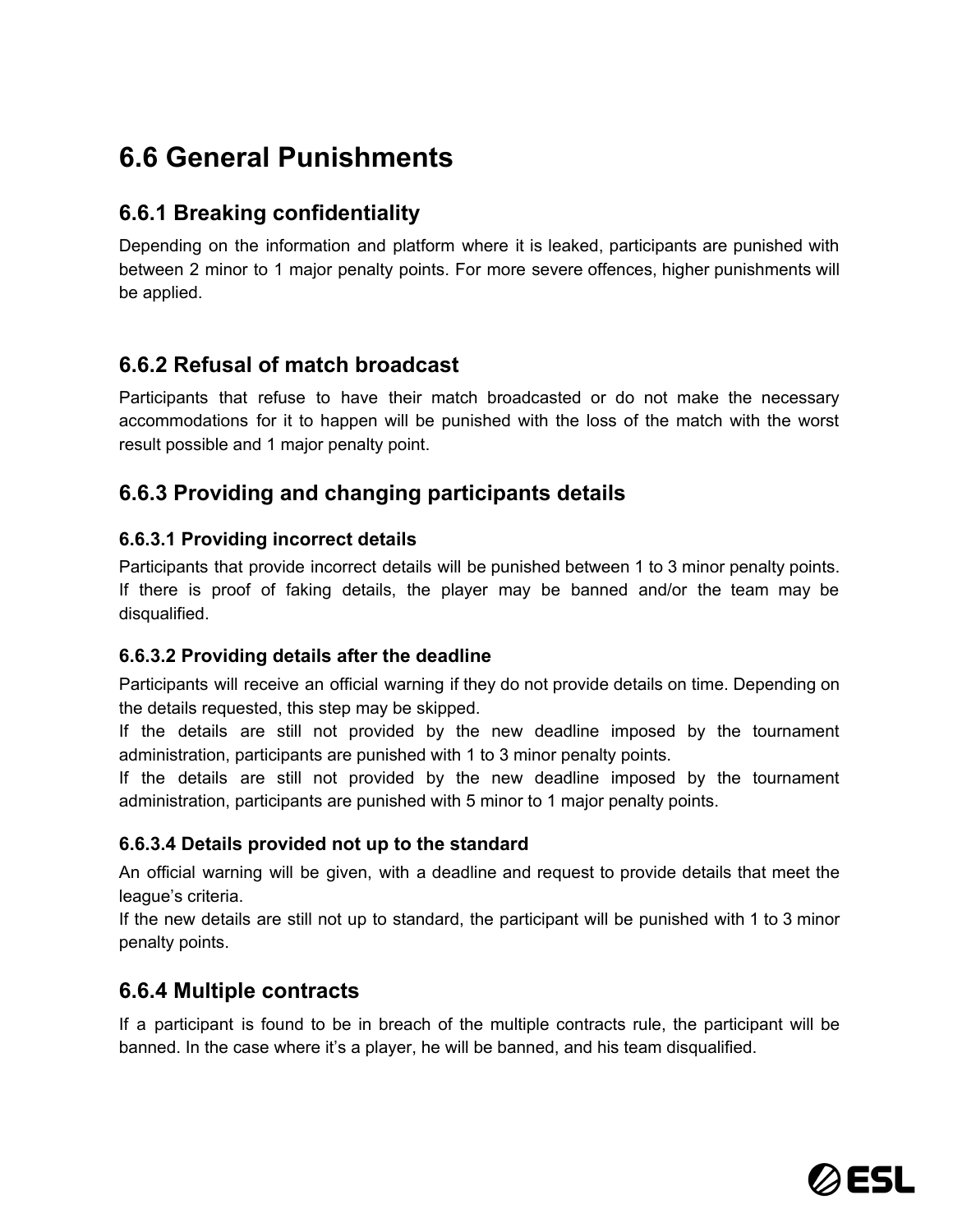### <span id="page-30-0"></span>**6.6.5 Match lineup**

If the match lineup is not provided by the deadline imposed by the tournament administration, participants are punished with 1 to 3 minor penalty points.

If the lineup is not provided for a match, no show rules are followed.

### <span id="page-30-1"></span>**6.6.6 Team composition**

If at any point teams do not fulfill the team composition rules, they lose their spot in the league.

### <span id="page-30-2"></span>**6.6.7 No Show**

Participants that receive a no show for a match will lose it with the worst score possible and receive 1 major penalty point.

### <span id="page-30-3"></span>**6.7 Punishments for Cheating**

When cheating is uncovered in the Six Masters, the result(s) of the match(es) in question will be voided. The player will be banned, the team disqualified till the end of the season, forfeit his prize money, receive twelve penalty points on ESL Play and be banned from all competitions in ESL for a duration of normally 5 years. This duration can be lower, if significant mitigating factors are in play, but also higher, if there are aggravating circumstances.

### <span id="page-30-4"></span>**6.8 Doping**

### <span id="page-30-5"></span>**6.8.1 Refusing to be tested**

Refusing to be tested is considered doping. Punishments will be the same as for severe cases of substance abuse.

#### <span id="page-30-6"></span>**6.8.2 List of Prohibited Substances and Methods**

The List of Prohibited Substances and Methods created by the Esports Integrity Coalition (ESIC) is valid for the Six Masters tournaments. The Iist can be found here: <http://www.esportsintegrity.com/the-esic-integrity-programme/esic-prohibited-list/> Any unsanctioned use of these substances is considered doping.

### <span id="page-30-7"></span>**6.8.3 Prescribed medication**

If players have an active prescription for a substance on the WADA list, they have to send proof to the tournament administration before the first day of the tournament (deadline in local time). They may still be subject to a doping test, but a positive result for the prescribed substance will be disregarded.

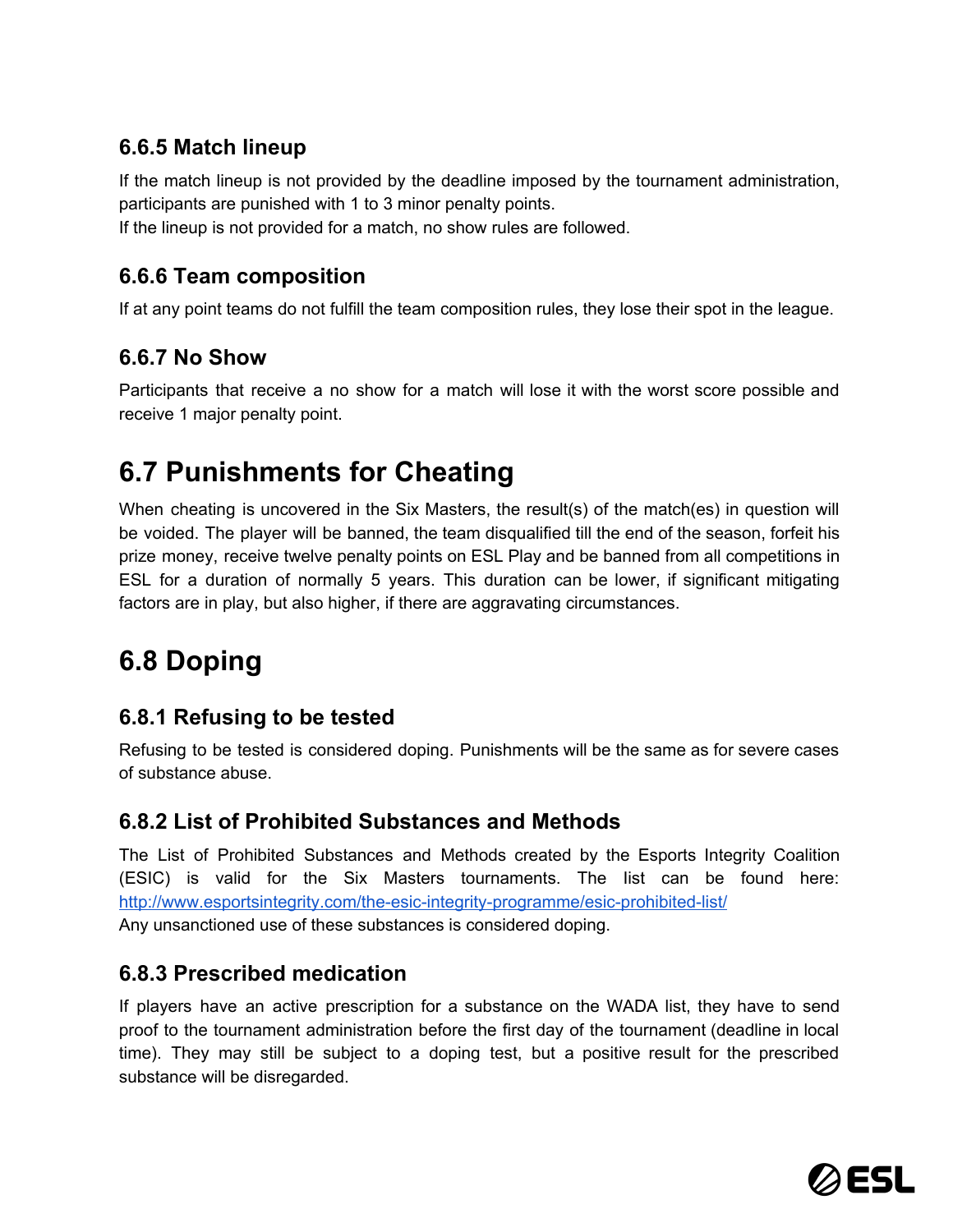### <span id="page-31-0"></span>**6.8.4 Punishments for Doping**

Mild cases of doping will be punished with a warning and possibly minor penalty points for the participant. Severe cases (i.e. use of drugs containing performance enhancing substances, like Adderall) will be punished with nullification of the results achieved under the influence of the substance, a ban of one to two years, forfeiture of the prize money won, as well as disqualification of the participant. If a player is found guilty of a severe case of doping only after the last match of the tournament has already been over for at least 24 hours, the player will still get a ban, but the tournament results will remain in place and there are no consequences for the team. Mild cases will not be punished at all, after that time.

### <span id="page-31-1"></span>**6.9 Using Alcohol or Other Psychoactive Drugs**

To play a match, be it online or offline, under the influence of alcohol or other psychoactive drugs, is strictly prohibited, and may lead to severe punishment. Moderate consumption of alcohol outside the active tournament hours for a participant is permitted if not in conflict with local/national law.

### <span id="page-31-2"></span>**6.10 Betting**

No players, team managers, staff or management of attending organizations may be involved in betting or gambling, associate with betters or gamblers, or provide anyone any information that may assist betting or gambling, either directly or indirectly, for any of the Six Masters matches or the tournament in general. Any betting or gambling against your own organizations matches will lead to an immediate disqualification of the organization and a minimal ban of 1 year from all ESL competitions for all persons involved. Any other violation will be penalized at the sole discretion of the tournament direction.

### <span id="page-31-3"></span>**6.11 Competition Manipulation**

Offering money/benefits, making threats or exerting pressure towards anyone involved with Six Masters with the goal of influencing a result of a match is considered competition manipulation. The most common example is offering your opponent money to let you win.

### <span id="page-31-4"></span>**6.11.1 Punishments for Competition Manipulation**

When competition manipulation is uncovered in the Six Masters, the result(s) of the match(es) in question will be voided. The player will be disqualified, forfeit his prize money and be banned from all competitions in ESL for a duration of between one and two (1-2) years. A monetary fine is possible. In team competitions, the team will be disqualified from the current season of Six Masters.

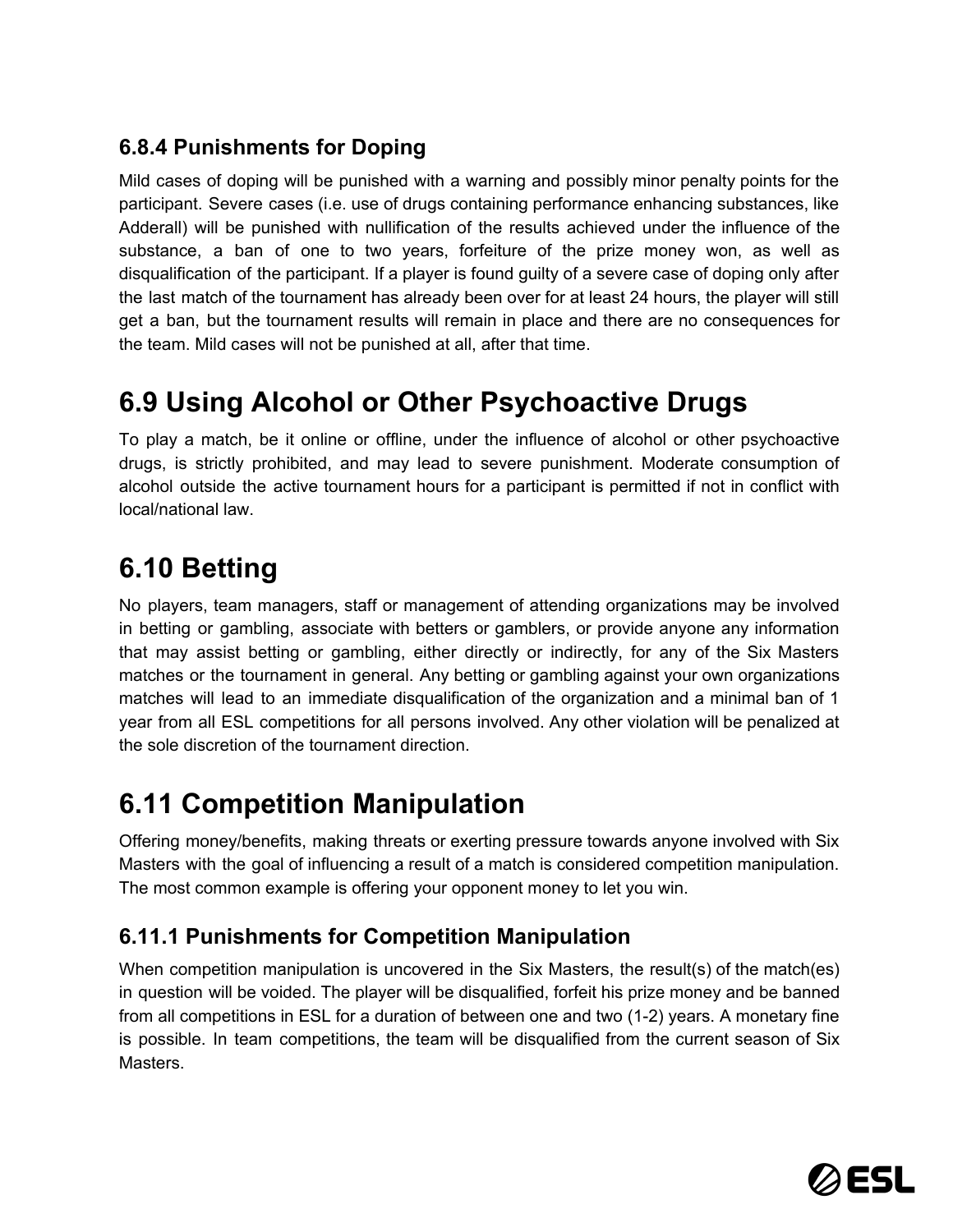### <span id="page-32-0"></span>**6.12 Match Fixing**

Using any means to manipulate the outcome of a match for purposes that are not sportive success in the tournament in question is considered match fixing. The most common example is intentionally losing a match to manipulate a bet on the match.

### <span id="page-32-1"></span>**6.12.1 Punishments for Match Fixing**

When match fixing is uncovered in the Six Masters, the result(s) of the match(es) in question will be voided. The player will be disqualified, forfeit his prize money and be banned from all competitions in ESL for a duration of normally 5 years. This duration can be lower, if significant mitigating factors are in play, but also higher, if there are aggravating circumstances. A monetary fine is possible.

### <span id="page-32-2"></span>**6.13 Publisher or ESIC Bans**

ESL reserves the right to refuse players who have standing bans from the game publisher to take part in Six Masters tournaments. Also, ESIC bans will be honored and translated into ESL bans. CSGO VAC bans are specifically honored, but only until 2 years after they have been issued.

### <span id="page-32-3"></span>**6.14 Breach of Netiquette**

For an orderly and pleasant game it is essential that all players have a sportive and fair attitude. Breaches of this rule will be punished with one to six minor penalty points. The most important and most common offenses are listed below. However, the tournament administration may assign penalties for not explicitly listed types of unsportsmanlike behavior (e.g. harassment).

### <span id="page-32-4"></span>**6.14.1 Insults**

All insults occurring in connection with the Six Masters participants will be punished with 6 minor to 1 major penalty points. This primarily applies to insults during a match but also on the ESL website (forums, match comments, player guest books, support and protest tickets, etc.). Insults on IRC, IM programs, E-mail or other means of communication will be punished if they can be linked to the Six Masters and the evidence is clear. Particularly severe abuse cases with radical statements or the threat of physical violence can result in significantly heavier penalties including the exclusion or to the deletion of the player. Depending on the nature and severity of the insult the penalty will be assigned to the player or to the team in team leagues. In team competitions players may also be barred from playing for one or more match weeks.

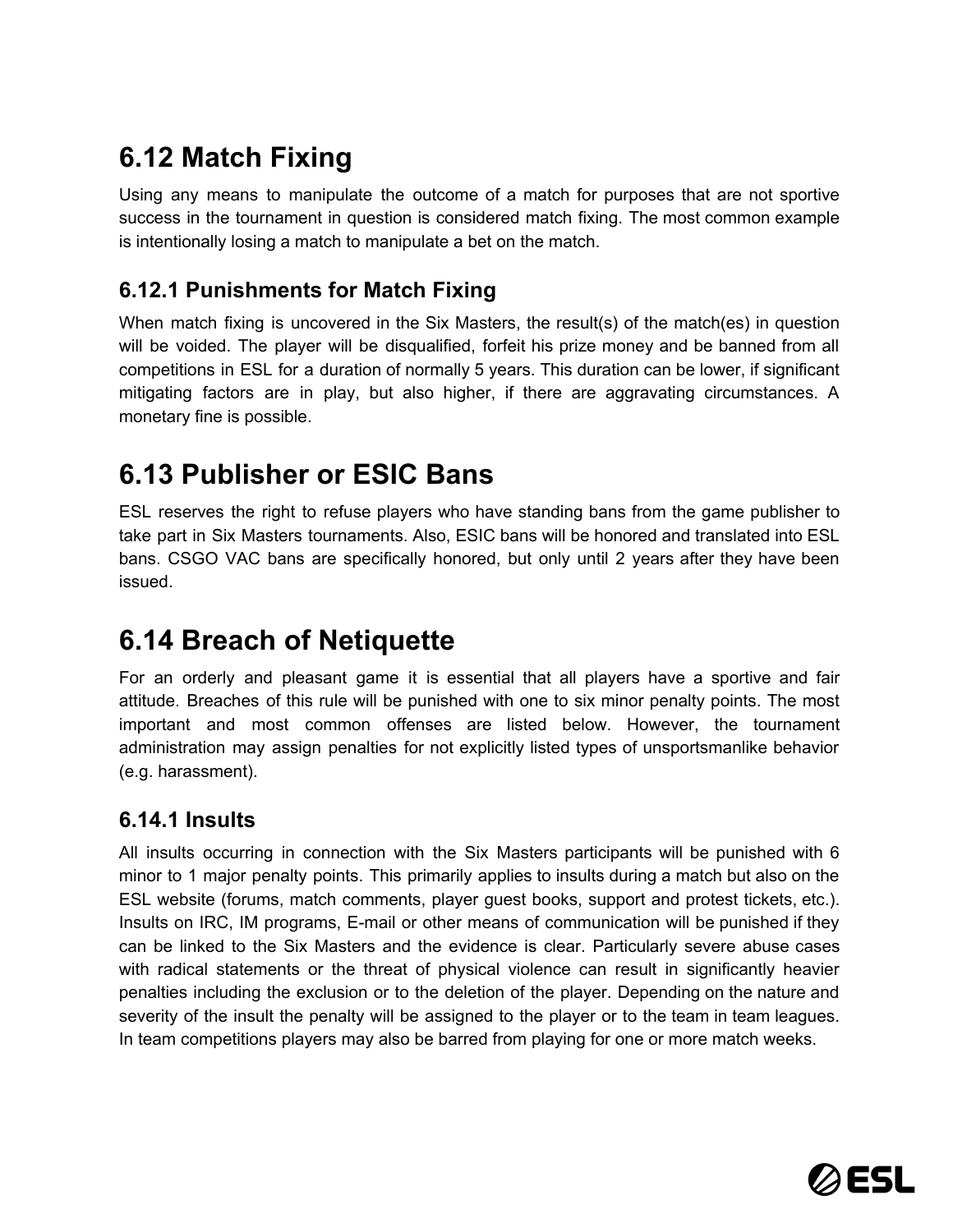### <span id="page-33-0"></span>**6.14.2 Spamming**

The excessive posting of senseless, harassing or offensive messages is regarded as spamming in the Six Masters. Spamming on the website (forums, match comments, player guest books, support and protest tickets, etc.) will be punished depending on the nature and severity.

#### <span id="page-33-1"></span>**6.14.3 Spamming In-game**

Three minor penalty points will be awarded if the chat function in-game is abused towards the goal of annoying the opponent, or generally stir the flow of the play. All chat functions are there to communicate efficiently with the opponent and the match tournament administration.

### <span id="page-33-2"></span>**6.15 Unsportsmanlike Behavior**

For an orderly and pleasant game it is essential that all players have a sportive and fair attitude. Breaches of this rule will be punished with one to six minor penalty points. The most important and most common offences are listed below. However, the administration may assign penalties for not explicitly listed types of unsportsmanlike behavior (e.g. harassment). Every Player should represent their Team by participating to the best of their abilities. Anything that falls short of that is considered to be unsportsmanlike and will be penalised depending on the severity of the behaviour as determined by the League Administration.

#### <span id="page-33-3"></span>**6.15.1 Faking Match results**

If a team is caught entering false match results into the match page, or in other ways trying to falsify the match result, the team will be awarded up to four minor penalty points.

### <span id="page-33-4"></span>**6.15.2 Faking Match media**

Match media are all uploads, including but not limited to: Screenshots, files, demos, models, and so on. Faking match media may result in one to four minor penalty points.

#### <span id="page-33-5"></span>**6.15.2.1 Cheat Suspicion**

When cheating is suspected, and the match media in question has been faked, six minor penalty points will be awarded.

### <span id="page-33-6"></span>**6.15.3 Ringer/Faker/Disallowed player**

Any players involved in these cases will be banned for one season, and any teams involved may be disqualified.

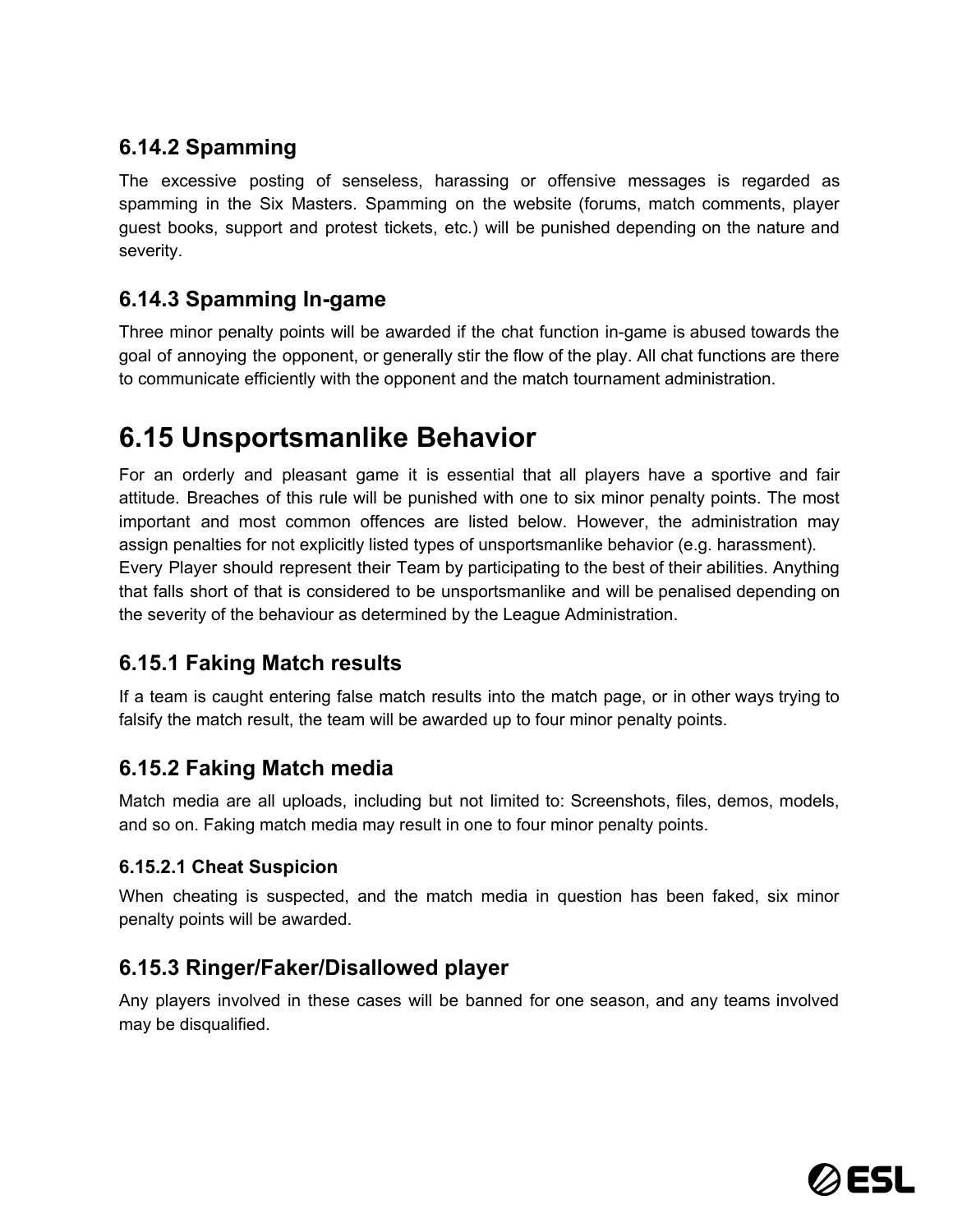### <span id="page-34-0"></span>**6.15.4 Misleading tournament administration or players**

Any attempts to deceive opposing players, tournament administration, or anyone else related to the Six Masters may be penalized with one to four minor penalty points.

### <span id="page-34-1"></span>**6.16 Punishments in matches**

### <span id="page-34-2"></span>**6.16.1 Late map veto**

For any delays related to map vetoes, participants will be punished with 1 minor penalty point every 5 minutes after the deadline (for the team that is delaying). If any team is late for more than 10 minutes, their ban will go to the opponents.

### <span id="page-34-3"></span>**6.16.2 Player punctuality**

For delays with players being ready at the start of a match, or between maps or breaks, players will be punished with 2 minor penalty points for every ten minutes after the deadline. From 25 minutes onwards, a no show will be awarded.

### <span id="page-34-4"></span>**6.16.3 Leaving the lobby early**

For every player that leaves the lobby early, the team will be punished with 1 minor penalty point.

<span id="page-34-5"></span>Further infractions will be punished more severely.

### **6.16.4 Editing ESL Play match comments**

If a map ban on an ESL Play match comment is edited, 1 major penalty point will be awarded. Additionally, the team will lose the right to ban a map on that phase and the ban is done by the opponents.

### <span id="page-34-6"></span>**6.16.5 Picking Operators that are in Evaluation Period or Quarantine**

If a player will select (in pick faze or as 6th pick) operator that is currently in Evaluation Period or Quarantined, the team of such player will receive round loss.

If the team will select an operator during the pick phase and use 6th pick on it after, an official warning will be given. Next time a situation like this will occur, round loss will be given.

### <span id="page-34-7"></span>**6.16.6 Picking banned cosmetics**

If any player of a team will select cosmetic that is currently listed as banned, the team of such player will receive a penalty based on the list below.

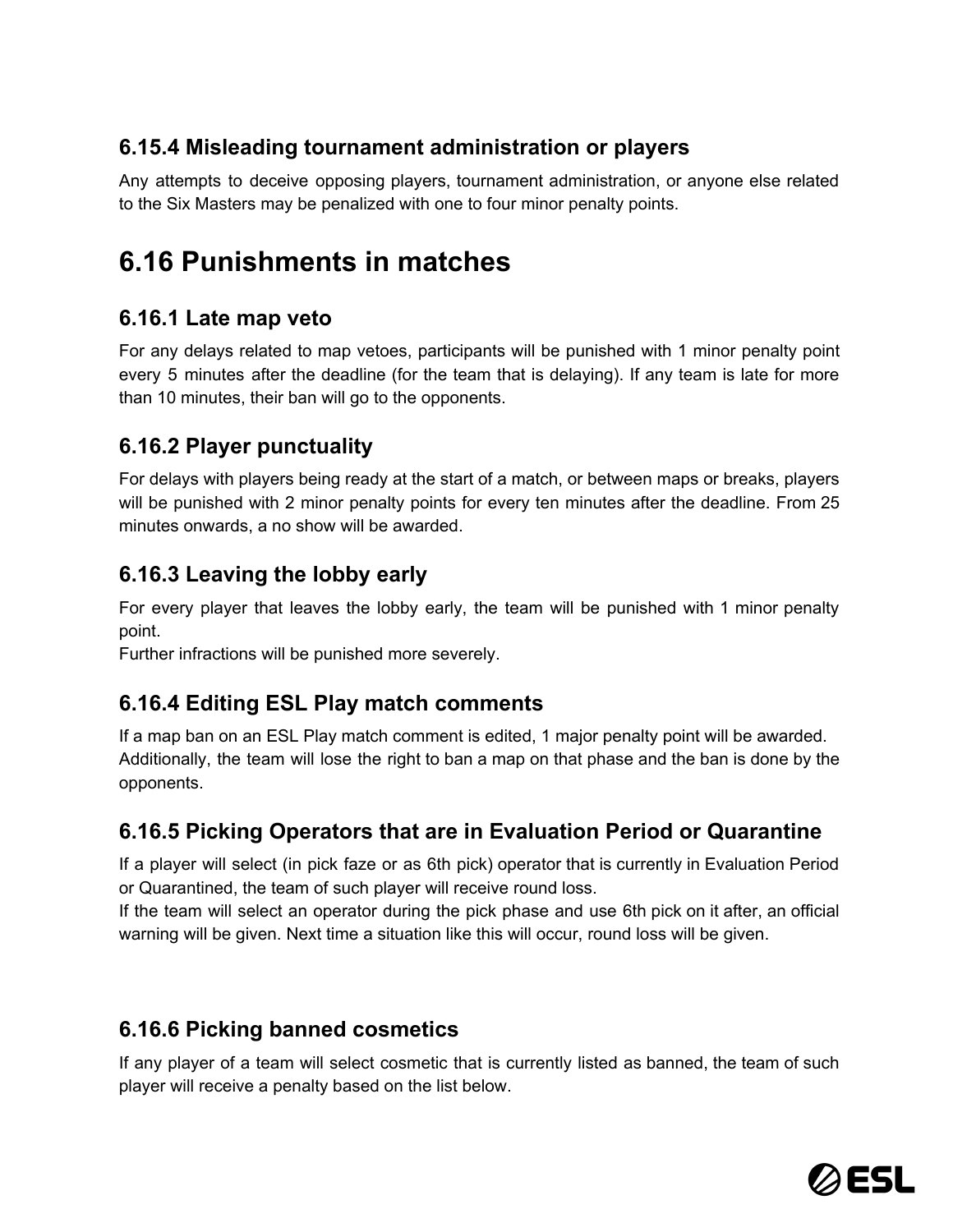- 1st violation Official warning
- 2nd violation 2nd warning + 1minor penalty point
- Further violations Round loss + 1 minor penalty point

### <span id="page-35-0"></span>**6.17 Missing match media**

If match media is not provided within the deadlines, 2 minor penalty points will be given to the team.

### <span id="page-35-1"></span>**6.18 Not respecting tournament administration rulings**

5 minor to 1 major penalty points will be awarded if a participant does not respect tournament administration rulings.

### <span id="page-35-2"></span>**6.19 Missing Media Obligations**

Not fulfilling the media obligations will result in monetary fines. Their range depends on the details. The following fines are standard punishments for the most common cases:

- Not showing up complete and on time for the media day: \$4000 + 5% of the prize money winnings
- Appearing incomplete or too late for a signing session:
	- $\circ$  1-30% of the lineup missing: \$600 + 0.75% of the prize money winnings
	- $\circ$  31-50% of the lineup missing: \$800 + 1% of the prize money winnings
	- $\circ$  51-70% of the lineup missing: \$1000 +1.25% of the prize money winnings
	- $\degree$  71-99% of the lineup missing: \$1200 + 1.5% of the prize money winnings
	- $\circ$  100% of the lineup missing: \$2000 + 2.5% of the prize money winnings
- Appearing incomplete or too late for a press conference:
	- $\circ$  1-30% of the lineup missing: \$360 + 0.45% of the prize money winnings
	- $\circ$  31-50% of the lineup missing: \$480 + 0.6% of the prize money winnings
	- 51-70% of the lineup missing: \$600 +0.75% of the prize money winnings
	- $\degree$  71-99% of the lineup missing: \$720 + 0.9% of the prize money winnings
	- $\degree$  100% of the lineup missing: \$1200 + 1.5% of the prize money winnings
- Refusing to participate in an interview
	- $\circ$  \$1200 + 1.5% of the prize money winnings per interview
- Missing an interview (due to not having the appropriate equipment or not being available)
	- An official warning will be issued the first time it happens
	- $\circ$  From then on, 2 to 3% of the prize money winnings per interview

Similar punishments will be applied if other, comparable media obligations are missed.

The fines can be reduced if the participant shows up with delay but still early enough to create the required content/have a reasonable session. The fines can be also/further reduced if the